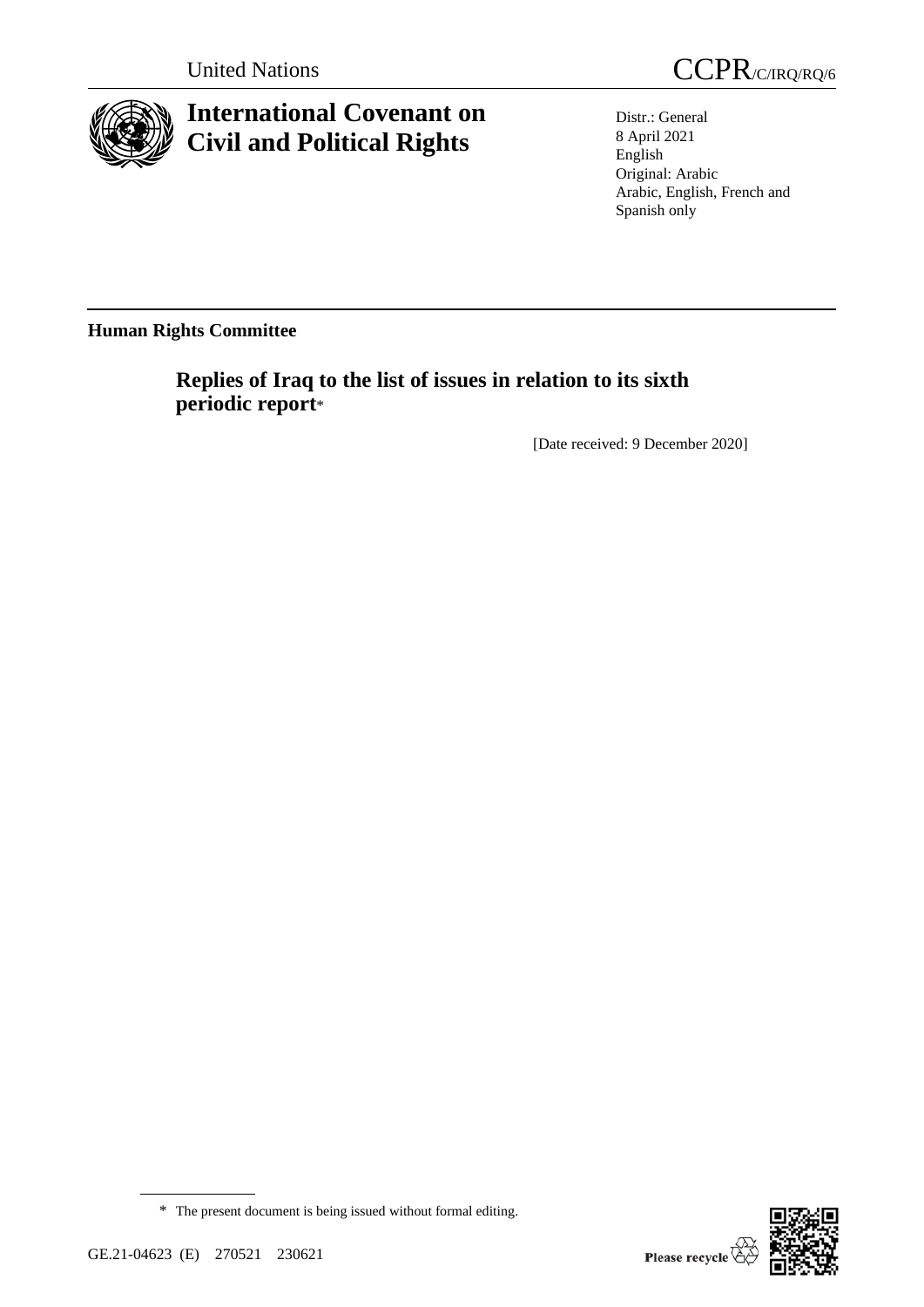# **Introduction**

**This document contains the replies of the Republic of Iraq to the list of issues in relation to its sixth periodic report contained in document CCPR/C/IRQ/Q/6. The Iraqi delegation will provide more details during the interactive dialogue to discuss the sixth periodic report on its implementation of the International Covenant on Civil and Political Rights.**

# **Constitutional and legal framework within which the Covenant is implemented (art. 2)**

**1. With reference to the Committee's previous concluding observations (CCPR/C/IRQ/CO/5, paras. 5–6) and the information provided by the State party, please provide information on measures taken to raise awareness of the Covenant, including by providing relevant training to judges, lawyers and prosecutors. In that regard, please comment on steps taken to have the Covenant invoked or applied by national courts. Noting the decision to authorize the State party's High Commission for Human Rights to receive individual complaints, the Committee requests updated information on the State party's efforts to ratify the first Optional Protocol to the Covenant. Please provide information on the coexistence of statutory law with sharia law and on how compliance with the Covenant is ensured in that regard.**

1. The judiciary hands down its rulings on the basis of the Iraqi laws in force, but there is nothing to prevent the courts from basing their rulings on any international agreement ratified by Iraq in accordance with the legal frameworks adopted in this regard. Such agreements are considered part of domestic law and have the same status as ordinary internal laws issued by the legislature. The Iraqi courts apply international conventions, including the International Covenant on Civil and Political Rights, after they have been incorporated into national legislation under a law transposing the provisions of the instrument into detailed national legislation that is binding on the courts and can serve as the basis for judicial rulings. The principles established in the Covenant have been incorporated into Iraqi laws and, as such, the application of justice closely follows the provisions of the Covenant.

2. With regard to training for judges and lawyers, the Supreme Judicial Council, through its development programmes for judges and prosecutors, has conducted many introductory and continuing development courses on all matters relating to laws and procedures for the implementation of the procedures related to civil and political rights provided for under the Covenant. Many judges have also received specialized training in various areas, such as dealing with human rights violations that constitute crimes, including crimes of a sexual nature, conducting investigations and trials and dealing with victims in accordance with the latest international standards.

3. With regard to the coexistence of statutory law with sharia law, most statutory laws have taken into account sharia law and sharia teachings in their applications of the law, without prejudice to public and private freedoms. Article 2 of the Constitution stipulates the following:

"First: Islam is the official religion of the State and is a fundamental source of legislation:

- (a) No law may be enacted that contradicts the established tenets of Islam.
- (b) No law may be enacted that contradicts the principles of democracy.

(c) No law may be enacted that contradictsthe basic rights and freedoms stipulated in the present Constitution.

Second: The present Constitution guarantees preservation of the Islamic identity for the majority of the Iraqi people. At the same time, it guarantees religious rights and freedom of belief and practice to all individuals, such as Christians, Yazidis and Sabaean Mandaeans."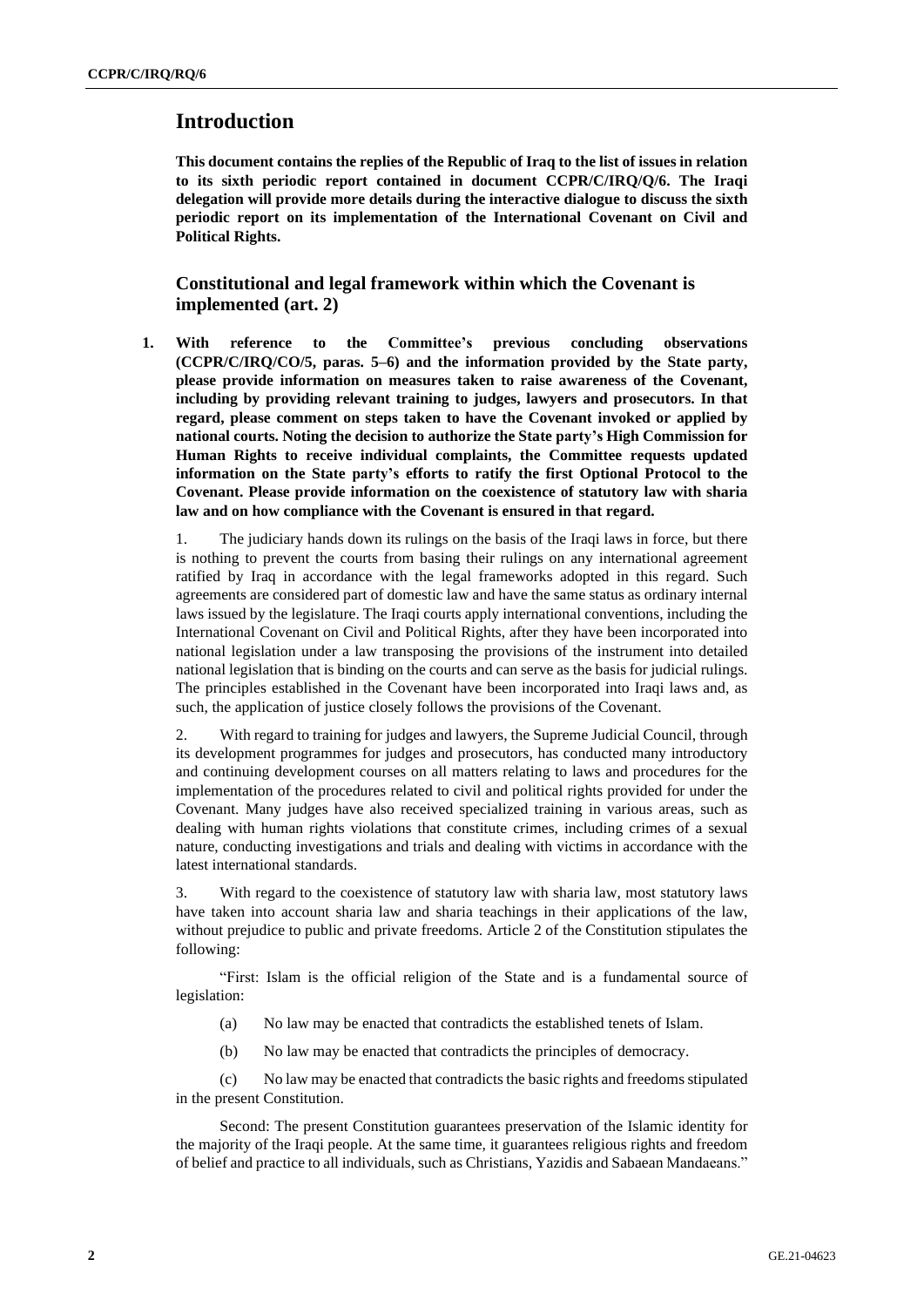**2. With reference to the Committee's previous concluding observations (paras. 7–8) and the information provided by the State party (paras. 14–23), please provide updated information on measures to ensure that the High Commission for Human Rights is able to carry out its mandate fully, effectively and independently, in conformity with the principles relating to the status of national institutions for the promotion and protection of human rights (the Paris Principles).**

**In particular, please explain the decrease in the budget of the High Commission between 2014 and 2018 and clarify whether the current budget and human resources are sufficient to enable the High Commission to effectively discharge all of its mandated activities. In addition, based on Act No. 47 of 2017, please indicate whether the current membership of the board ensures effective representation of different population groups and complies with the Paris Principles.**

4. Pursuant to the High Commission for Human Rights Act, the Commission was established as an independent national institution with a broad mandate. The Act spells out the objectives and working methods of the High Commission, which entail: receiving complaints from individuals, groups and civil society organizations about human rights violations committed before and after the entry into force of the Act, conducting preliminary investigations into human rights violations on the basis of available information, and instituting legal proceedings in cases involving human rights violations and referring them to the Office of the Public Prosecution for legal action.

5. The mechanism for selecting the members of the Commission is set out in article 8 (3) of the High Commission for Human Rights Act. At its first meeting, the Council elects a president and a vice-president from among its members by secret ballot and by a majority of the votes. Paragraph 4 establishes that women must make up at least one third of the members of the Commission, while paragraph 5 stipulates that at least one full member and one reserve member must be a representative of a minority.

6. Following the abolition of the Ministry of Human Rights in 2016, the Iraqi Government provided support to the High Commission by transferring 525 staff from the former Ministry to the Commission, together with financial allocations for those staff. In addition, the Iraqi Government has provided the High Commission with 2 buildings in the Iraqi capital and a further 14 across most of the governorates, excluding Kurdistan Region.

7. In 2015, the High Commission was accredited with B status as an observer member of the Global Alliance of National Human Rights Institutions. Members of the board of commissioners of the High Commission for Human Rights were selected in 2017. They number 15 in all, 4 women and 11 men.

8. With regard to the decrease in the High Commission's budget, the 2019 general budget included a notable innovation, particularly with respect to guaranteeing civil and political rights. Through financial allocations to the competent government agencies in this area, a total of 26,497,210 Iraqi dinars was allocated to the High Commissioner for Human Rights, compared to 25,667,290 dinars in 2018, in recognition of its important and active role in protecting human rights.

9. The High Commission's role in monitoring and promoting a culture of human rights, receiving complaints and providing training has enabled it to increase the number of activities and results, particularly in the liberated areas. The High Commission guarantees, protects and promotes respect for human rights and protection of rights and freedoms under the Constitution and in international laws, treaties and conventions.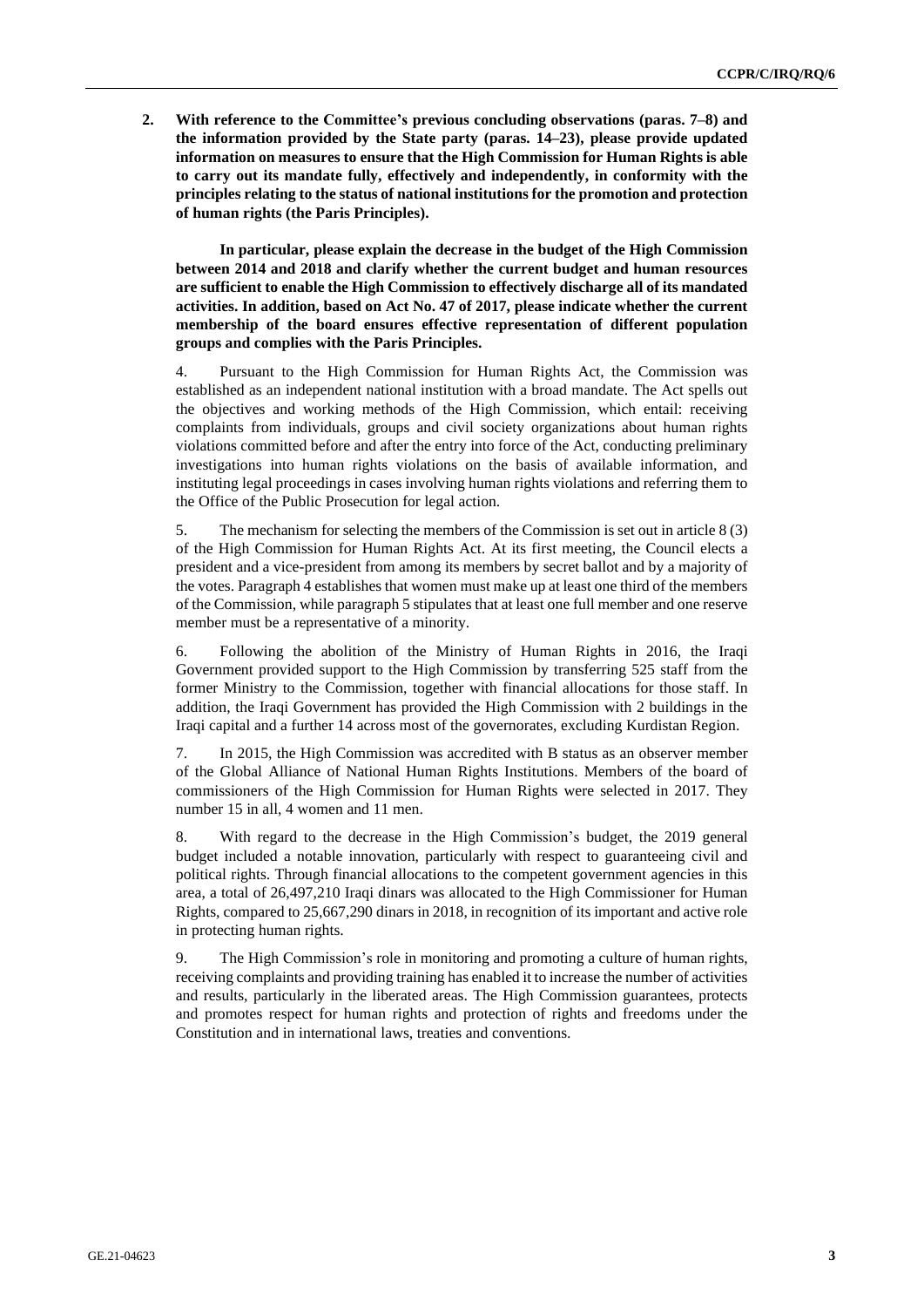# **Transitional justice (arts. 3, 6, 7, 9, 14 and 26)**

**3. With reference to the Committee's previous concluding observations (paras. 19–20), please provide information on the legal guarantees in place during the criminal trials that were held under the counter-terrorism laws in 2018 and 2019, in the aftermath of the widespread violence perpetrated by Islamic State in Iraq and the Levant (ISIL). In particular, please provide information on guarantees in place to ensure (a) equality before the courts, including an indication of whether appointed lawyers were granted access to court files, especially during the investigation phase, and if they had sufficient time to familiarize themselves with the case and prepare their defence; and (b) the presence of lawyers during interrogations by police or other security forces and during court hearings. Please respond to reports indicating that anonymous witness statements and information based on security or intelligence reports was admitted as primary evidence for criminal conviction and that evidence obtained through torture or illtreatment was admitted in criminal proceedings.**

10. Legal guarantees are provided for by law, as stipulated in article 19 (11) of the Constitution, in the section on rights and freedoms, and the Code of Criminal Procedure (Act No. 23 of 1971), which provide that the lawyer has the right to follow the investigation procedures from the beginning until the case concludes with the issuance of a final ruling. The lawyer has the right to review the case file and obtain a copy of the documents, in accordance with the law. Under article 144 (b) of the Code, the appointed lawyer must attend the proceedings and defend the accused or be replaced by another lawyer, in which case the court imposes a fine on him or her. In addition, under Iraqi law, any testimony given by the accused under torture is not recognized, and any admission is thus considered invalid in such cases. During all stages of the investigation and trial the accused has the right to request to be brought before the medical committees to verify the validity of his or her claims.

11. Article 218 of the Code of Criminal Procedure states that the confession of a crime must not have been extracted under coercion.

12. Article 16 of Act No. 58 of 2017, concerning the protection of witnesses, experts, informants and victims, provides that the maximum penalty stipulated in the Criminal Code (Act No. 111 of 1969) and the amendments thereto shall apply to informants who give incorrect information that leads to the detention or imprisonment of an accused person who later proves his or her innocence, witnesses who give false testimony and experts who deliberately give false information.

13. The Coalition Provisional Authority's memorandum No. 3 of 2003 also clarifies the details of criminal procedures which include legal guarantees for the accused.

**4. Please indicate whether there is a prosecution strategy in place that gives priority to addressing the worst human rights abuses. Please explain the low number of prosecutions in cases involving sexual offences committed by ISIL members against Yazidi women and girls during the armed conflict.**

14. A specific prosecution strategy is not required, as the justice system investigates and processes every case brought before it and follows up, in coordination with all the security services concerned, the procedures for implementing decisions until the accused are arrested and brought before the courts.

15. The Iraqi authorities, including the Supreme Judicial Council, have taken steps to pursue and bring to justice the perpetrators of the sexual violence that accompanied the terrorist crimes committed by ISIL, and appropriate sentences have been handed down against them. Iraqi courts of the highest levels have been involved in implementing Security Council resolution 1325 (2000) on violence against women.

16. Iraq in general, and the judicial authority in particular, cooperates with the international Investigative Team established by virtue of Security Council resolution 2379 (2017) to collect evidence of crimes committed by ISIL in the areas under its control in 2014, including crimes against minorities and sexual crimes.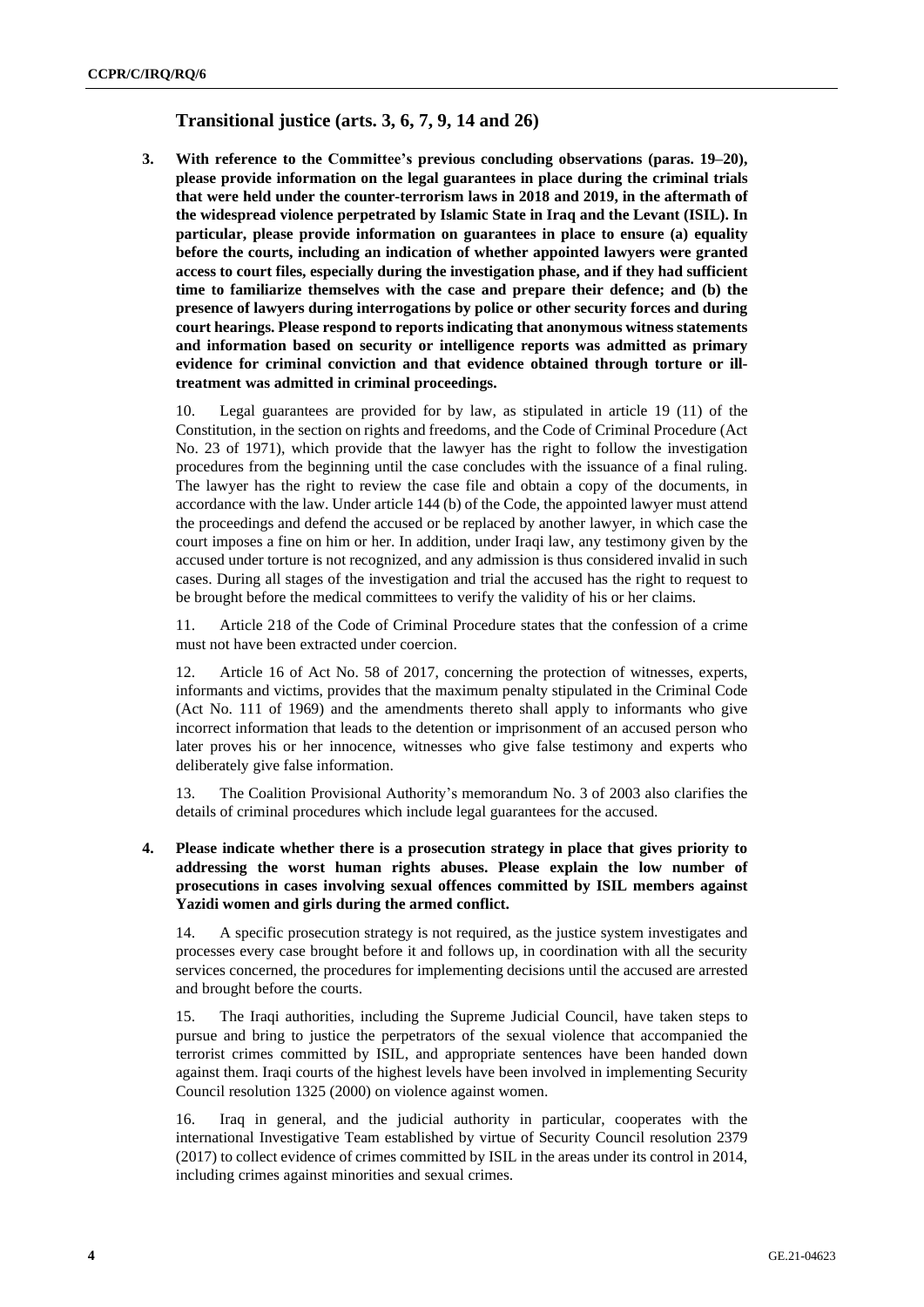17. A centre has been set up to investigate crimes of genocide, where legal specialists, psychologists and sociologists are on hand to provide services to Yazidi women rescued from ISIL. Assistance has been given to more than 2,000 women, over 1,000 of them above the age of 18, who were taken to hospital where they received treatment and psychological assistance from specialists. A total of 2,036 cases of sexual assault against Yazidi women and girls have been recorded in Dahuk governorate, of which 1,052 were over the age of 18 and 984 under the age of 18. More than 1,278 people have received psychological, social and legal assistance at the counselling centre in Dahuk from the psychological and social treatment unit, whose staff were trained by the Commission for International Justice and Accountability. They signed a contract with the Kurdistan Regional Government to assist in the investigation and documentation of crimes and gathering of evidence. To this end, the ISIL Crime Investigation Unit has been established and has done a lot of good work, especially in preparing hundreds of legal files for cases related to the slavery of Yazidi Kurdish girls, women and children and persons belonging to other communities.

18. A special judicial body has been set up to investigate the terrorist crimes committed against the Yazidis in the governorate of Nineveh in order to document the offences perpetrated against this community and to ensure that those responsible do not go unpunished. Steps have been taken to ensure that women and girls freed from the clutches of ISIL, as well as children abducted by that terror group, receive the support they need to ensure their physical and psychological recovery and reintegration. A total of 1,529 women who suffered violence at the hands of the ISIL terror group have, with the approval of the Minister, exceptionally been included under Social Protection Act No. 11 of 2014. The same applies to 88 Shabak women who were also rescued from the hands of ISIL. Under the Act, the Vocational Training Service also works to establish educational, vocational and entrepreneurial training courses aimed at teaching various professions. These courses are open to all unemployed Iraqi persons without exception or discrimination. The Employment and Loans Service is also working to create jobs and grant loans without exception or discrimination, especially in the liberated areas, in order to encourage people to return to those areas. Clinical measures have been rolled out by the Ministry of Health and the Environment for survivors of sexual violence, and 28 free legal clinics have been opened across Iraq. Mobile teams have been set up in camps of displaced persons who fled from ISIL terror groups. The teams work to protect the displaced persons, prevent violence against them and combat impunity. A counter has been set up in each camp to receive complaints from female victims of violence.

**5. Please report on measures taken to clarify the fate of the approximately one thousand males, including boys, who were allegedly forcibly disappeared or victims of related violations, including extrajudicial execution, torture, arbitrary arrest and unlawful detention, perpetrated by pro-government forces during combat and subsequent clearing operations in Anbar province, targeting fighters belonging to ISIL or its supporters.**

**In that regard, please provide up-to-date information on the establishment of two fact-finding committees, one in 2016 and one 2018; the bill on the protection of persons from enforced disappearance currently being considered by the Council of Representatives; and the national reconciliation and peacebuilding work conducted under the leadership of the Permanent Higher Committee of Peaceful Coexistence and Social Peace, mandated to examine allegations of abductions, disappearances and other detention-related issues. Please comment on reports received by the Committee of allegations of enforced disappearances perpetrated in other provinces, including Babil, Baghdad, Diyala, Kirkuk, Ninawa and Salah al-Din.**

19. With regard to the measures taken to clarify the fate of the approximately one thousand men and others who are missing or forcibly disappeared, the Supreme Judicial Council has taken a range of measures, including supervision by the Judicial Oversight Commission of the courts of investigation, especially in the liberated areas, with regard to disappeared persons and facilitating procedures for their families when submitting complaints. The courts of investigation also follow up with and monitor all the competent security services in order to find out the fate of disappeared persons and hold perpetrators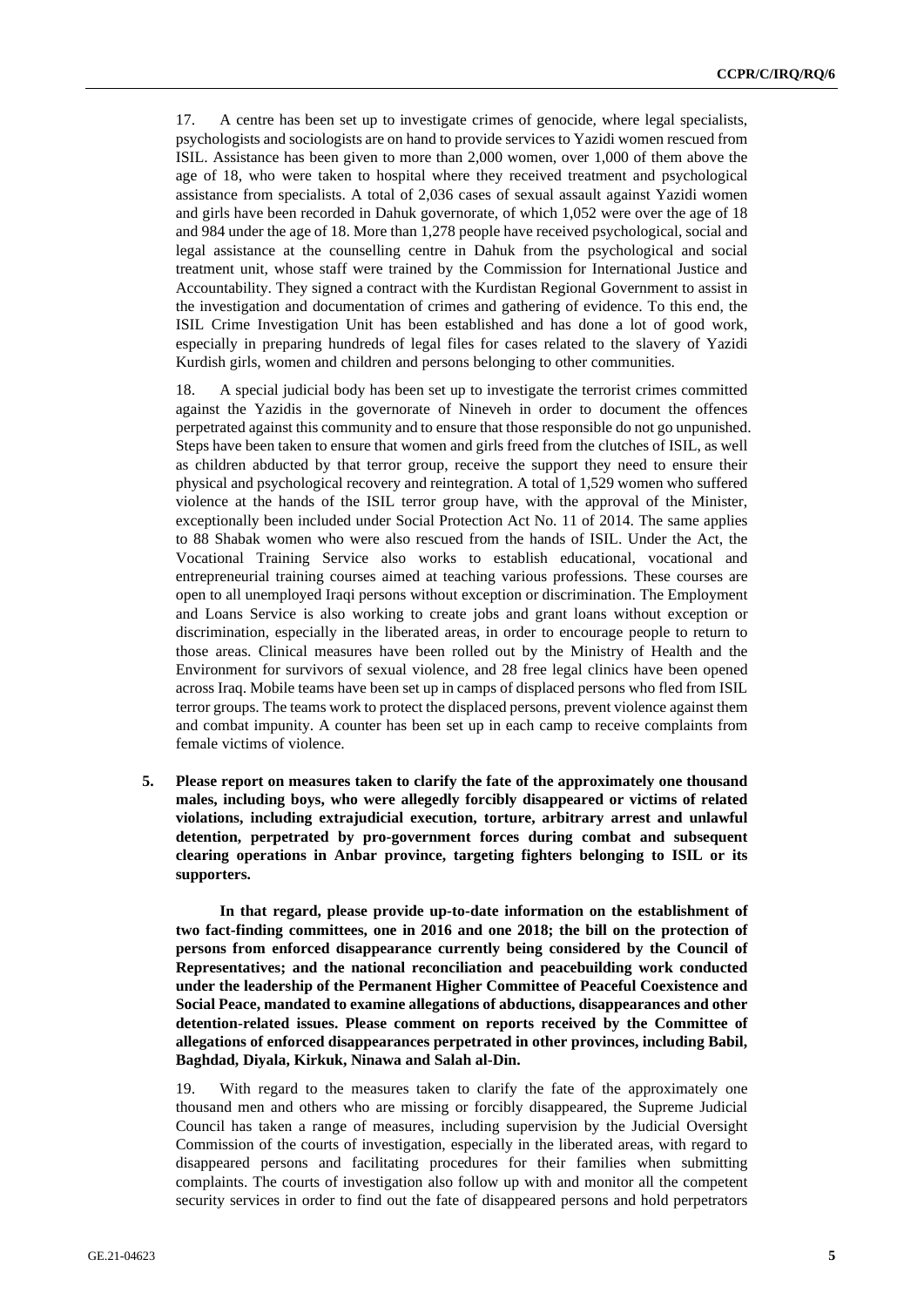accountable. There is also direct coordination between the Committee and the committee set up pursuant to Administrative Order No. 46 of 2018 for the same purpose. The Human Rights Division of the Office of the Public Prosecution receives requests from citizens and also follows up with the courts and security services to determine the fate of the disappeared persons.

20. The Counter-Terrorism Service carries out its duties in accordance with the law and has not arrested anyone unlawfully. Wanted persons are arrested pursuant to arrest and investigation warrants issued by the judge competent to hear anti-terrorism cases.

21. The Counter-Terrorism Service receives requests from various bodies such as the Human Rights Commission, the Ministry of Foreign Affairs and the Ministry of Justice regarding cases involving persons who are missing or forcibly disappeared. The Service responds to each request by checking the available information about the individuals in question, reporting accurately on their status and notifying the requesting authorities.

22. On 23 October 2020, the Working Group on Enforced or Involuntary Disappearances issued a decision to suspend consideration of a malicious complaint filed by an organization against Iraq on the pretext that Iraq had not cooperated with the Committee on Enforced Disappearances.

# **Non-discrimination and equality between men and women (arts. 2, 3, 18, 23 and 26)**

**6. Please provide information on the measures taken to ensure equality between men and women. With reference to the Committee's previous concluding observations (paras. 25–26), the Committee's 2017 follow-up report (CCPR/C/122/2) and the information provided by the State party (paras. 69–96), please provide information on measures taken to repeal all provisions that discriminate on the basis of sex in the Criminal Code, the Code of Criminal Procedure and other legislation, regulations and directives, including the provisions on**

**(a) rape, contained in articles 393 and 398 of the Criminal Code; (b) domestic violence, contained in article 41 (1) of the Criminal Code; and (c) so-called honour killings, contained in article 409 of the Criminal Code. Please also provide updated information on the draft act on protection against domestic violence and indicate whether it is in line with the Covenant. Please further provide information on the application of the Kurdistan Region Act (Act No. 8) of 2011 on domestic violence and on whether the State party intends to extend its scope so that all forms of violence against women are fully covered.**

23. In 2017, the Supreme Judicial Council established a committee of retired judges to study the Criminal Code, the Code of Criminal Procedure, the Evidence Act, the Personal Status Act, the Anti-Terrorism Act, the Juvenile Welfare Act, the Code of Civil Procedure and the Civil Code in order to bring them into line with the country's international obligations. The committee has submitted bills to amend the legislation in question. The committee's recommendations include deleting article 41 (1) of the Criminal Code, which gives the husband the right to discipline his wife. Under the new draft Criminal Code, the husband is prohibited from disciplining his wife. The committee also proposes amending article 398 of the Criminal Code, under which if a person accused of rape then lawfully marries the victim, any action becomes void and any investigation or other procedure is discontinued and, if a sentence has already been passed, then the sentence will be quashed. Under the proposed draft amendment to the Criminal Code, the fact that the perpetrator has lawfully married the victim is no longer considered a reason to suspend the execution of his sentence or to discontinue the procedure and investigation, in line with human rights principles. As part of its plan of action, the Department for the Empowerment of Women will follow up on the amendment of these legislative texts by running awareness workshops to discuss discriminatory legal provisions in cooperation with international organizations.

24. With regard to the right to equality and non-discrimination, attention is drawn to the Ministerial Council for Human Development's decision No. 3 of 2020, under which it was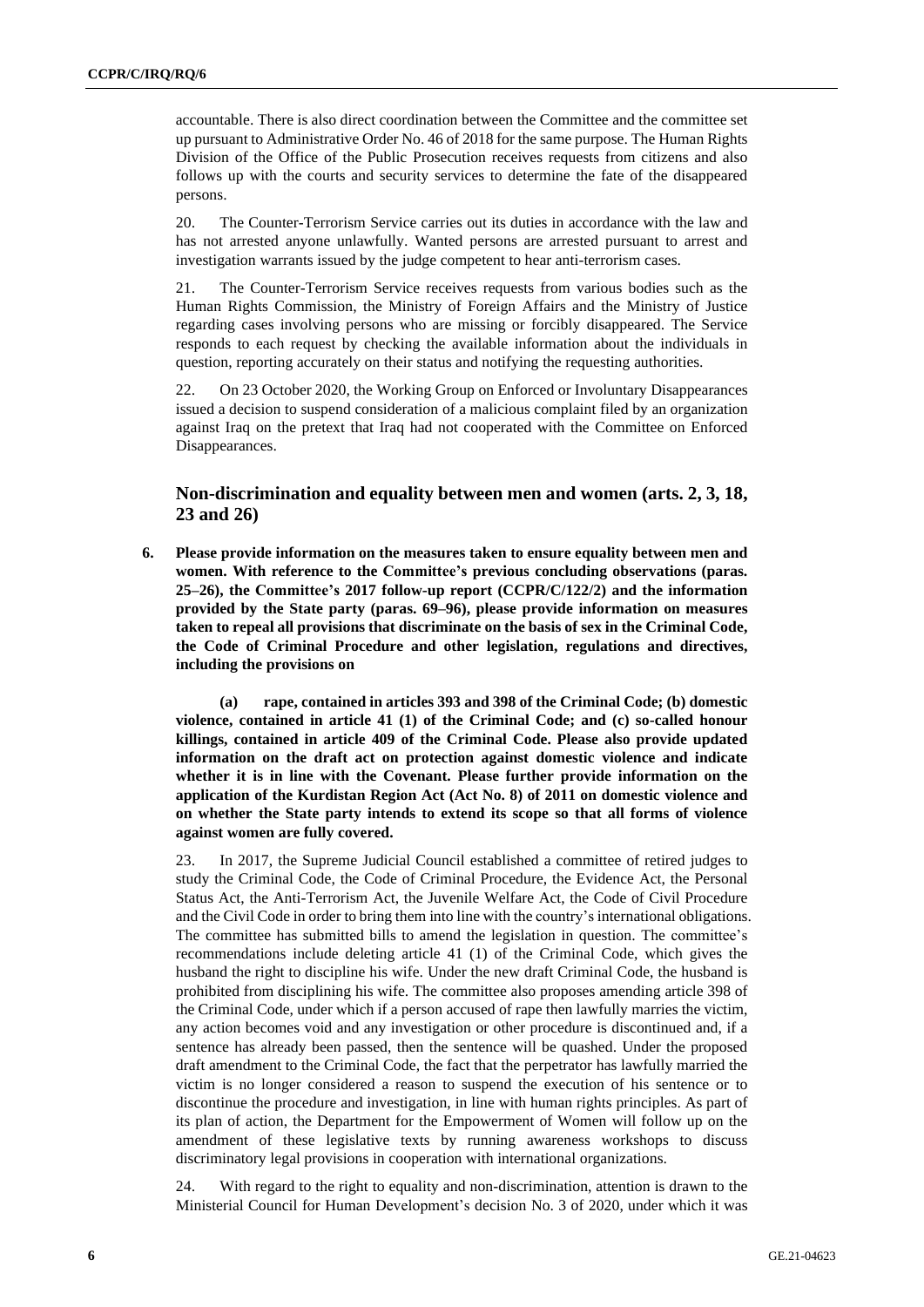decided to abide by the provisions of article 14 of the Constitution. Accordingly, the Supreme Judicial Council does not support the enactment of legislation concerning a specific segment of the population that would give rise to any form of discrimination. Article 14 establishes the principle of non-discrimination, stipulating that Iraqis are equal before the law without discrimination based on gender, race, nationality, origin, colour, religion, sect, belief or opinion, or economic or social status.

25. The bill on domestic violence is still being legislated. The bill was approved by the Council of Ministers pursuant to resolution 94 of 2020 and referred to the Council of Representatives for enactment.

26. Articles 128, 130 and 131 of the Criminal Code, under which offenders can claim defence of honour as a mitigating factor, are general provisions and are applicable to all offences, not merely to a single offence. Legislators have left it to judges' discretion to decide to what extent those provisions should be applied depending upon the circumstances of each case.

27. Honourable motives are considered a mitigating factor, but the Iraqi judiciary interprets this article as including all honourable motives and not only "washing off dishonour", for example, where victims are always women. The same applies to article 409 of the Criminal Code. Draft amendments to the articles in question are currently under consideration by the Council of State.

28. The High Commission for Human Rights also engages in active efforts to raise awareness. Under article 4 (6) of the High Commission for Human Rights Act, the Commission works to promote a culture of human rights through the following means:

(a) Incorporating a culture of human rights in educational curricula

(b) Holding conferences, seminars and technical and social events, producing flyers and publications and preparing media programmes on human rights issues.

29. Modules on human rights and combating domestic violence have been added to the curriculum of the Police Academy, and the principles of protection against domestic violence have been incorporated into the subject of family education for the fifth grade of secondary school.

30. With respect to the intensification of efforts to prevent and eliminate violence against women and girls in all its forms, in 2013 the Council of Ministers approved the National Strategy to Combat Violence against Women, which aims to promote and protect Iraqi women's throughout their lives, protect them from all forms of negative discrimination and violence and reduce the effects of such discrimination. The Strategy comprises four areas of focus: prevention, care, protection and policies and implementation. The Kurdistan Region also adopted a strategy to combat violence against women for the period 2013–2019.

31. A shelter for female victims of violence has been opened in Baghdad, and a mechanism has been established to refer female victims in all governorates to the shelter. The Supreme Judicial Council issued a directive requiring investigating judges to refer abused women in all governorates who wish to be placed in such a facility to the shelter. Protection for the shelter is provided by the Ministry of the Interior. In the Kurdistan Region, four centres have been opened for victims, and the National Strategy to Combat Violence against Women was adopted and extended to cover the period up to 2027, covering four areas: the law, prevention, protection and care.

32. In accordance with the Regulations on shelters for victims of human trafficking (No. 7 of 2019), the Ministry of Labour and Social Affairs has adapted the human trafficking shelter in Baghdad to take in children who had been subjected to abuse and who escaped from the crimes perpetrated by ISIL terror groups. The shelter accommodates all children in need of assistance, without discrimination or exception.

33. Social Welfare Act No. 126 of 1980 was amended by Act No. 28 of 2013, which includes a reference to domestic violence. Article 29 (1) of the Act states: "Care homes are mandated to provide care for children, minors, juveniles and adults who encounter family problems, who have lost one or both parents, or who are victims of domestic violence. The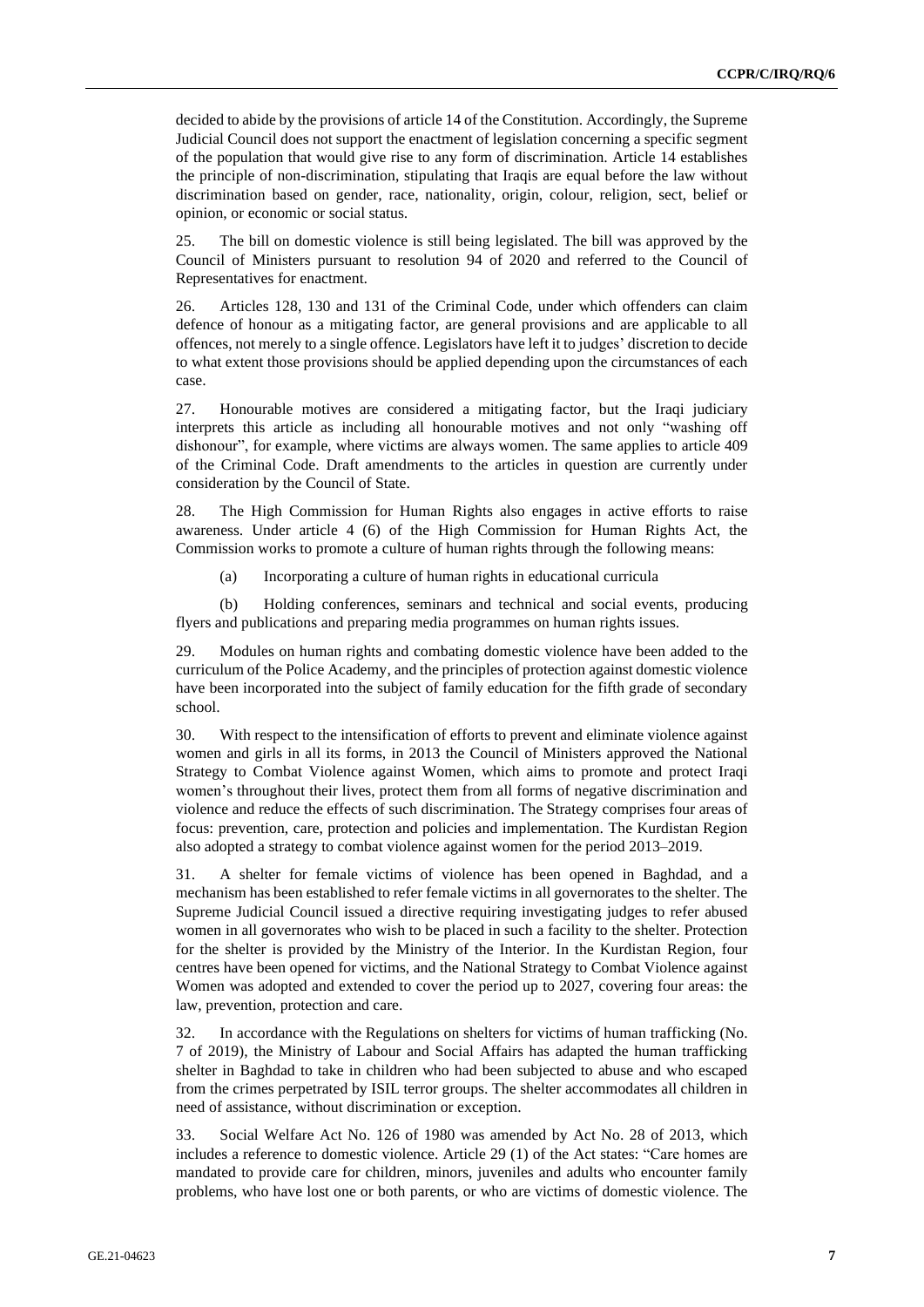homes offer a healthy environment aimed at compensating for the loss of family care and affection and at overcoming any feelings of solitude."

34. The Directorate for Family and Child Protection from Domestic Violence has also taken a number of measures to help women overcome the obstacles they face in reporting cases of domestic violence and to prevent perpetrators from going unpunished. The measures are as follows:

35. A free 24-hour hotline (number 139) has been set up to receive reports of domestic violence and respond to inquiries from all governorates in Iraq. A female officer with the rank of captain, who holds degrees in law and English, has been appointed to handle reports received via the hotline. Complaints received through the hotline are then referred to the director of the division to look into the details of the case and decide which division should deal with it. The relevant department is then contacted via a wireless device in order to save time, and an official letter with the details of the incident is later sent to the family protection department in the geographical area where the incident has taken place so that legal proceedings can be taken against the perpetrator after obtaining the approval of the investigating judge.

36. Efforts are made to attract women to work in the departments for family and child protection from domestic violence in Baghdad and the governorates.

37. Staff in the Directorate for Family and Child Protection from Domestic Violence and its departments wear civilian clothes, from which the word "police" has been removed from the names of the departments.

38. Female victims of violence are met by a female officer in a room designated for this purpose, which facilitates the process of recording their statements and the detailed explanation of the violence to which the women have been subjected, freely and without restrictions.

39. The Directorate for Family and Child Protection from Domestic Violence has prepared a plan to provide training for its staff on the bill on protection against domestic violence, in coordination with the Directorate of Training and Rehabilitation and civil society organizations, after the bill is adopted and approved by the Council of Representatives. A plan is also being prepared with a view to increasing the admission of female officers with higher degrees (doctorates and masters) and bachelor's degrees (in psychology, sociology and law) to the ranks of departments for family and child protection from domestic violence in Baghdad and the governorates in order to enhance the competence of the departments in these areas.

40. Under the bill on domestic violence, responsibility for establishing and managing shelters is entrusted to the Ministry of Labour and Social Affairs. If the Ministry opens a shelter, coordination with the Directorate for Family and Child Protection from Domestic Violence will be ensured so that abused women who have nowhere else to go can be sent there. Currently, there is coordination with the shelter for victims of human trafficking to accommodate women victims of violence.

41. Since 2015, the Directorate for Family and Child Protection from Domestic Violence has maintained a database with information on all forms of violence against women classified by age, region, disability, the relationship between the victim and the perpetrator, and socioeconomic parameters.

#### **In the Kurdistan Region**

42. Article 377 (2) of the amended Criminal Code has been amended to provide that men and women charged with adultery shall receive the same punishment. Articles 128, 130 and 131 have been amended to provide that honour killings are not considered justification for mitigation of sentence. Article 41 (1) has been amended to provide that men do not have the right to discipline women. The General Amnesty Act does not cover the perpetrators of honour killings.

43. Act No. 8 of 2011 also deals with all forms of domestic violence with the aim of protecting women and children in particular, who are most often the victims of domestic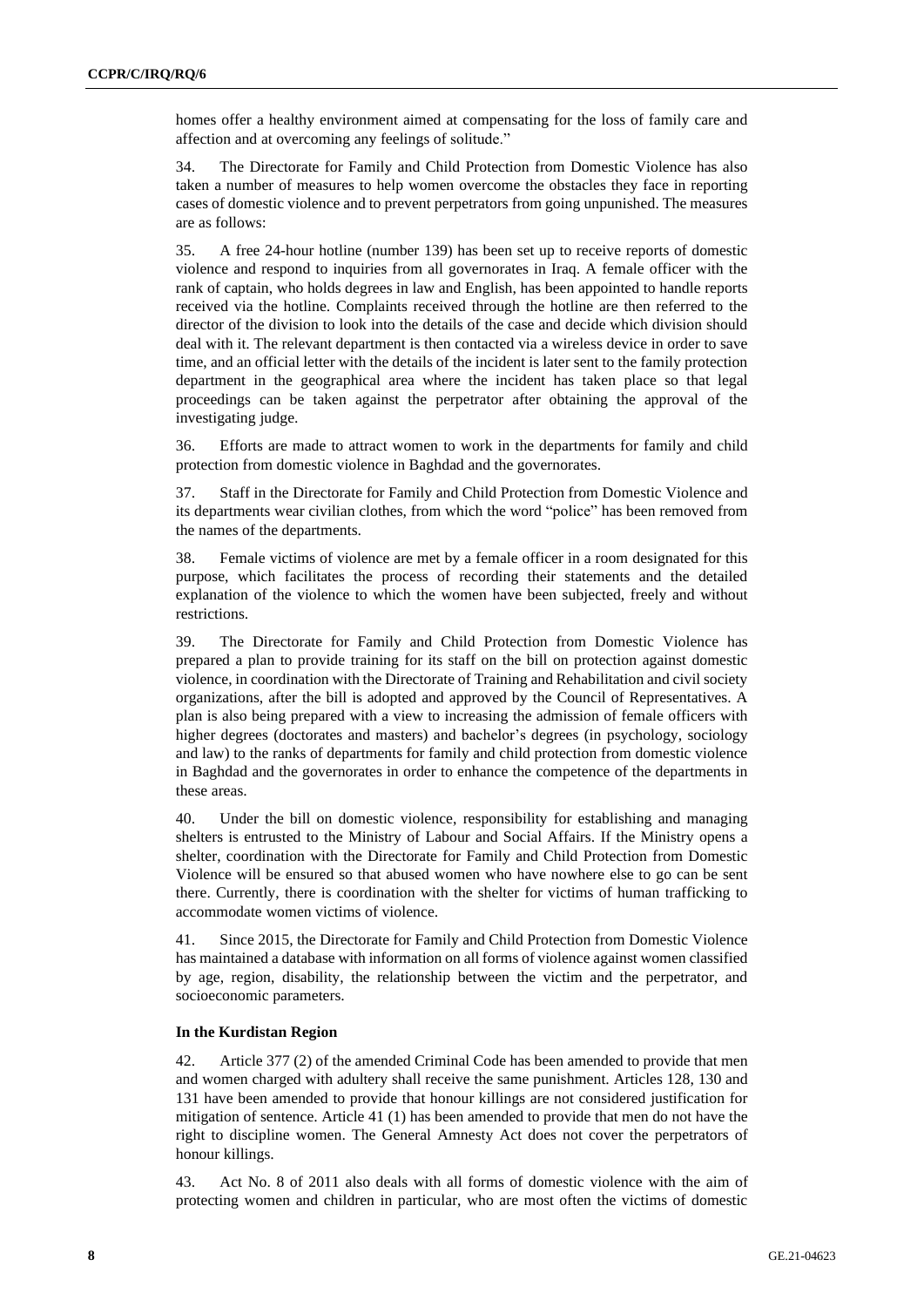violence. The Ministry of Labour and Social Affairs in the Region must set up shelters for victims of domestic violence and ensure that the assistance provided via the social welfare network is also extended to victims of domestic violence. The Ministry of Labour and Social Affairs issued directive No. 2 of 2014 to establish a shelter for women subjected to violence and threats. Accordingly, specialized shelters have been set up in the three governorates of the Region. Cases are taken in by order of the competent domestic violence court, while responsibility for the protection of the women lies with the Ministry of the Interior. Special courses are run for staff on legal, social, psychological and administrative matters.

44. In cooperation with the United Nations and civil society organizations, the Directorate to Combat Violence Against Women has formed 23 roving teams to improve functionality, deliver assistance and provide face-to-face information about services to displaced persons and refugees from cities and governorates in Kurdistan Region. More than 1,500 cases are registered each year, some of which are handled directly while others are referred to the courts for legal measures to be taken.

45. As part of the joint operating framework between the Directorate, the United Nations and civil society organizations, awareness-raising workshops and courses have been run inside the camps, attended by more than 12,000 people. Relevant legislation includes the Kurdistan Region Domestic Violence Act and the Kurdistan Region Act on the Misuse of Communications Media (Act No. 6 of 2008). The teams also focus on how domestic violence arises, give psychological advice to solve domestic problems and mitigate their impact on families and children, and provide legal and psychological services.

46. Liberation of disappeared women who are victims of ISIL residing in territories formerly occupied by ISIL, (e) compensation and rehabilitation of women victims of genderbased violence at the hands of ISIL, and their children; and (f) provision of protection for women who are victims of rape and for children born as a result of rape from stigma, discrimination and abandonment.

47. Reference is made to the reply in paragraph 17.

**7. With reference to the Committee's previous concluding observations (paras. 11–12) and the information provided by the State party (paras. 39–40), please comment on reports of persistent allegations of acts of discrimination and violence against persons on the basis of their real or perceived sexual orientation or gender identity, as well as the social stigmatization and social exclusion of those persons. In that regard, please provide updated information on the investigation into the killing of the actor and model, Karar Nushi, in Baghdad on 2 July 2017. Please also provide information on any awarenessraising campaigns to promote sensitivity and tolerance among law enforcement officers, prosecutors, courts and the general public with regard to sexual orientation and gender identity. Please indicate whether the State party is considering revising articles 394 and 401 of the Criminal Code.**

48. With regard to sexual orientation, the Iraqi Constitution and statutory laws clearly and explicitly provide for individual freedom when it comes to sexual orientation. There are no provisions establishing penalties for sexual orientation per se, unless it includes an infringement of public freedoms and social and religious norms or it constitutes a crime of sodomy or a violation of the rights of the child or harassment or one of the offences covered by the Anti-Prostitution Act. Since public morals and sharia law form the basis for societal behaviour, any violations to which people are subjected on the basis of their sexual orientation are prompted by personal motives, and there are no legal grounds for such discrimination. There is no legal recognition of the independent rights of this group, but nor are there any provisions against them. Persecution of these persons is a crime under the law, and perpetrators are punished according to the type of offence and its consequences.

49. In the case of Karar Nushi, the accused Nayef Muttani Lafta Anizan was released on 22 October 2018 for lack of evidence connecting him to the killing of Karar Nushi Jassim. He was released as there was no legal impediment to doing so, and the investigation against him was temporarily closed on the basis of the provisions of articles 130 (b) and 264 of the Code.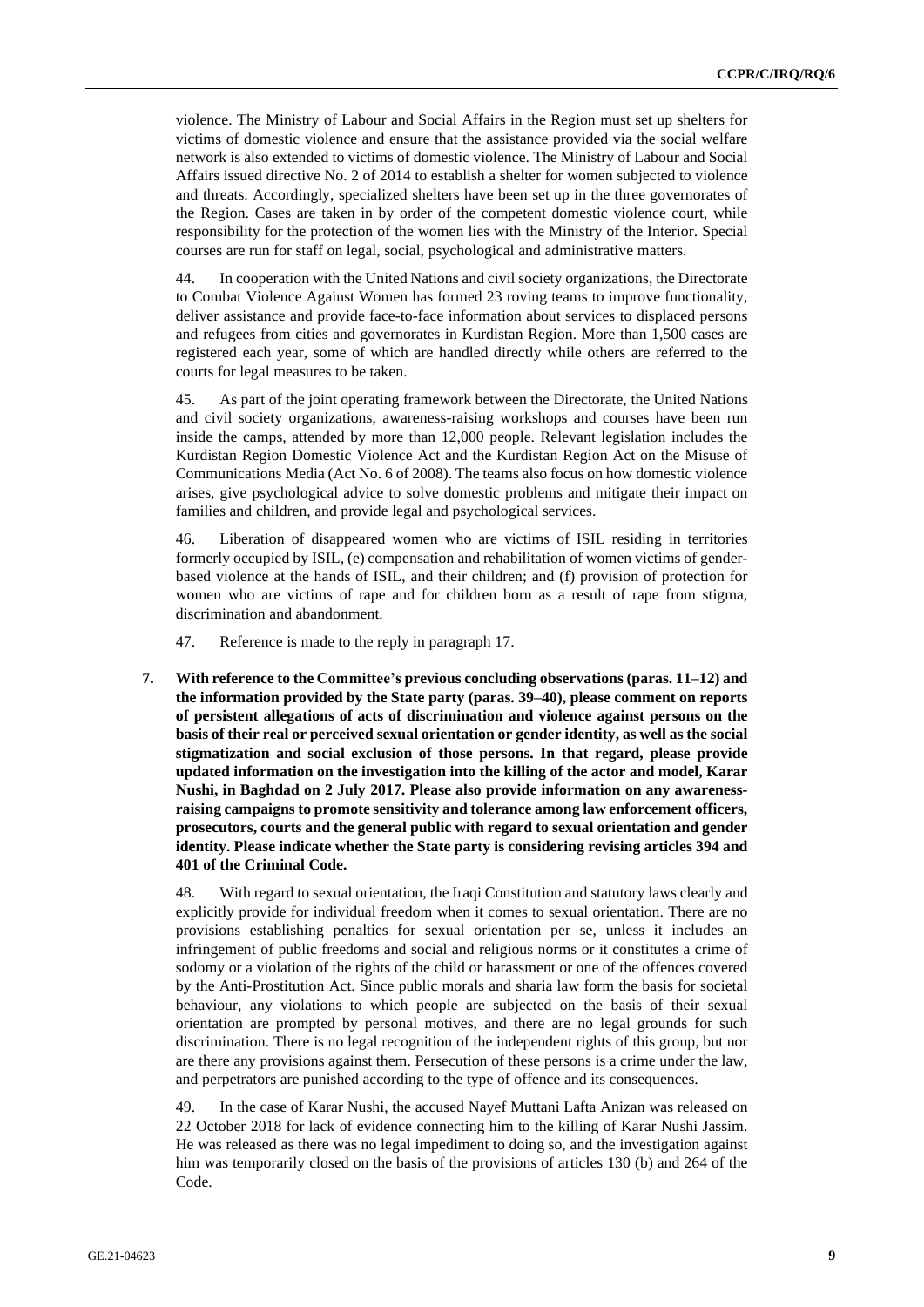### **Counter-terrorism measures (arts. 9 and 14)**

**8. With reference to the Committee's previous concluding observations (paras. 9–10) and the information provided by the State party (paras. 24–26), please provide information on any initiative to revise the broad definition of terrorism contained in the 2005 federal Counter-Terrorism Act. Please also provide information on the draft Iraqi counterterrorism strategy developed by the counter-terrorism agencies and the results of the discussions of the National Security Council at its meetings Nos. 4/2017 and 9/2017. Please comment on information received that the 2005 federal Counter-Terrorism Act and the 2006 counter-terrorism act applicable to the Kurdistan Region continue to be used excessively, including in the context of demonstrations and relating to "association with" or "membership of" terrorist organizations. Please provide specific information on the number of persons who have been detained and prosecuted under those two acts and the sentences imposed in the past five years.**

# **Right to life (arts. 6 and 14)**

50. The draft amendment of the Counter-Terrorism Act is going through the legislative process and is under consideration by the Council of State.

51. With regard to the number of persons who have been detained and prosecuted under the federal Anti-Terrorism Act, it should be noted that the Counter-Terrorism Service detention centre allows the accused to contact with their families after their statements have been certified by the judge and they can inform their families that they are being detained by the Counter-Terrorism Service. This is among the rights of the accused; in addition, each defendant is assigned a court-appointed lawyer if his or her family does not appoint one, under the supervision of the competent judge.

52. The national counter-terrorism strategy was prepared and finalized by the National Security Advisory in coordination with the relevant authorities. A section on the recruitment of minors by terrorist gangs and their impact on military operations has been added to the national strategy.

53. The table below shows the number of convicted and released persons for the period from 1 January 2015 to 3 October 2020 at the Counter-Terrorism Service detention centre.

| Number of accused persons<br>released                                                   | Number of accused<br>persons convicted                             |                  |                  |                        |                  |
|-----------------------------------------------------------------------------------------|--------------------------------------------------------------------|------------------|------------------|------------------------|------------------|
| 1.510                                                                                   | 1 505                                                              |                  |                  |                        |                  |
| Number of accused persons<br>released by the investigating<br>judge and criminal courts | Number of accused<br>persons covered by the<br>General Amnesty Act | Death<br>penalty | Life<br>sentence | Limited<br>prison term | Monetary<br>fine |
| 1432                                                                                    | 78                                                                 | 341              | 615              | 542                    |                  |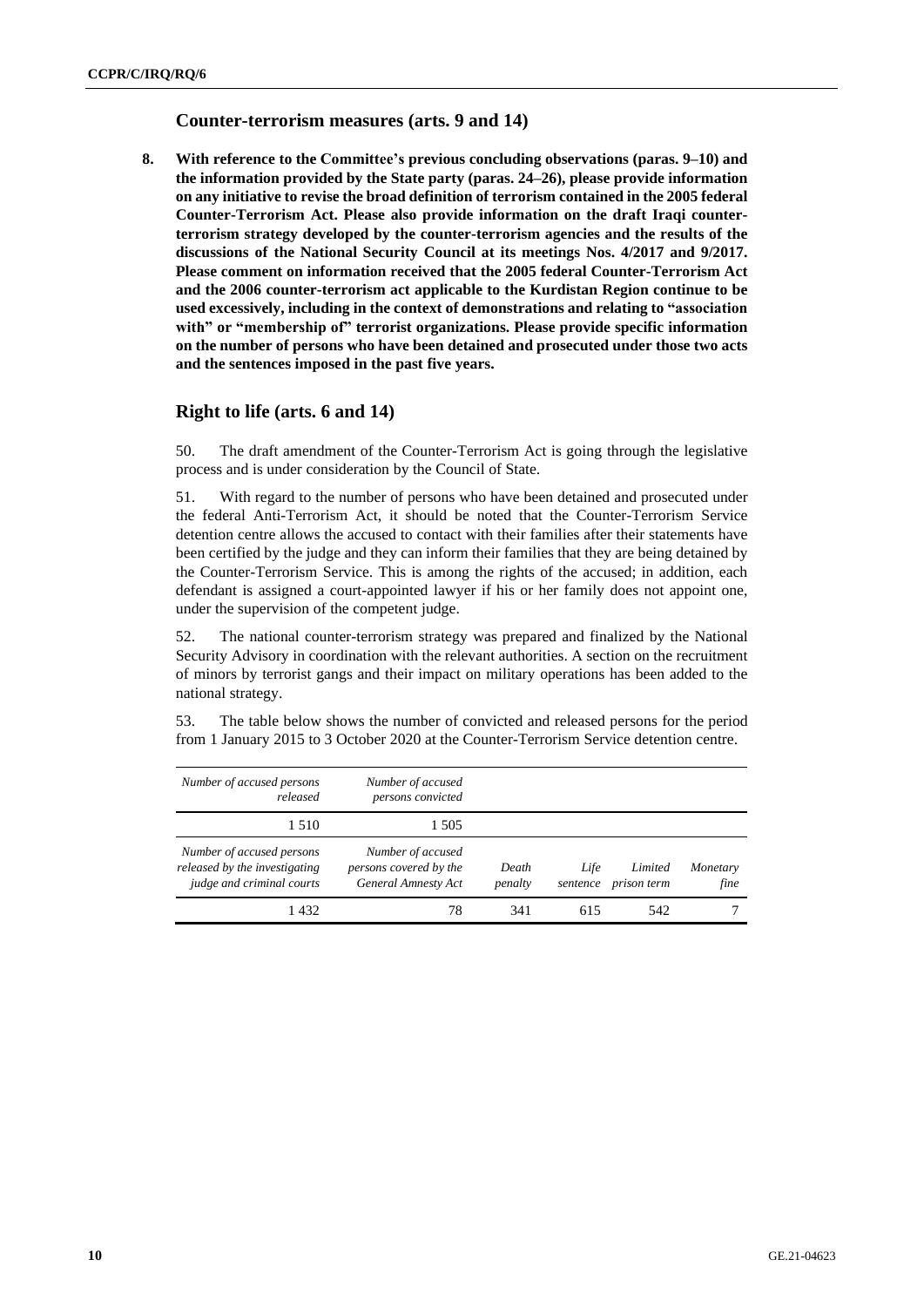**9. With reference to the Committee's previous concluding observations (paras. 27–28), the Committee's 2017 follow-up report and the information provided by the State party (paras. 98–111), please provide information on steps taken to revise the current legislation to ensure that the death penalty is authorized only for the most serious crimes, is never mandatory, and that pardon or commutation of the sentence is available in all cases, regardless of the crime committed. In particular, please indicate whether the State party intends to review the mandatory death penalty imposed on a wide range of activities defined as terrorist acts. While noting the information provided by the State party that the death penalty is now applied on a smaller scale, the Committee requests the State party to comment on information it has received indicating that the number of executions in Iraq doubled between 2018 and 2019. Please clarify the legal situation pertaining to the application of the death penalty in the Kurdistan Region. Please comment on reports indicating that trials at which the death penalty is imposed do not always comply with the provisions of article 14 of the Covenant.**

54. The law guarantees the rights of all citizens and persons without discrimination. In the event of a breach of the law, article 19 (3) of the Iraqi Constitution guarantees the right to litigate. With respect to the death penalty, the position of Iraq is clear, as the provisions of the Criminal Code and the Anti-Terrorism Act stipulate that the death penalty is applicable only to the most serious crimes, such as terrorist crimes, aggravated murder, kidnapping and the import and export of narcotic substances for the purpose of trafficking in cases others than those authorized by law. Articles 152 to 154 of the Criminal Code provide for general and special amnesty. The death penalty is required because of the exceptional security situation in the country and serves as a deterrent to terrorist acts. The death penalty also provides justice to dozens of victims of violence and terrorism. However, death sentences are not carried out until a presidential decree to that effect has been issued and in accordance with the procedures set out in the Criminal Code (Act No. 111 of 1969).

55. With regard to the increase in the number of death sentences imposed in 2019, this penalty is handed down only for the most serious crimes and on dangerous criminals who do not respect human life. The death penalty is the legal punishment they deserve for the acts they have committed.

56. Circumstances in which the death penalty for different kinds of crimes can be cancelled or commuted are defined in the Criminal Code, including in articles 59, 199, 218, 229, 273, 258, 303 and 311. Those provisions give judges broad powers of discretion when determining the punishment of convicted persons, allowing them to take account of the circumstances of the offence and of the offender. In the event of any violation of fair trial procedures, the sentence or ruling of the court may be challenged on appeal by the representative of the Office of the Public Prosecution, the accused party or his or her lawyer, or the civil party, in accordance with the Code of Criminal Procedure (Act No. 23 of 1971), as amended. The sentence or ruling may also be challenged before the Federal Court of Cassation or the criminal court acting as a court of cassation. The cassation judgment may be corrected and a retrial ordered in accordance with articles 249–279 of the Code of Criminal Procedure.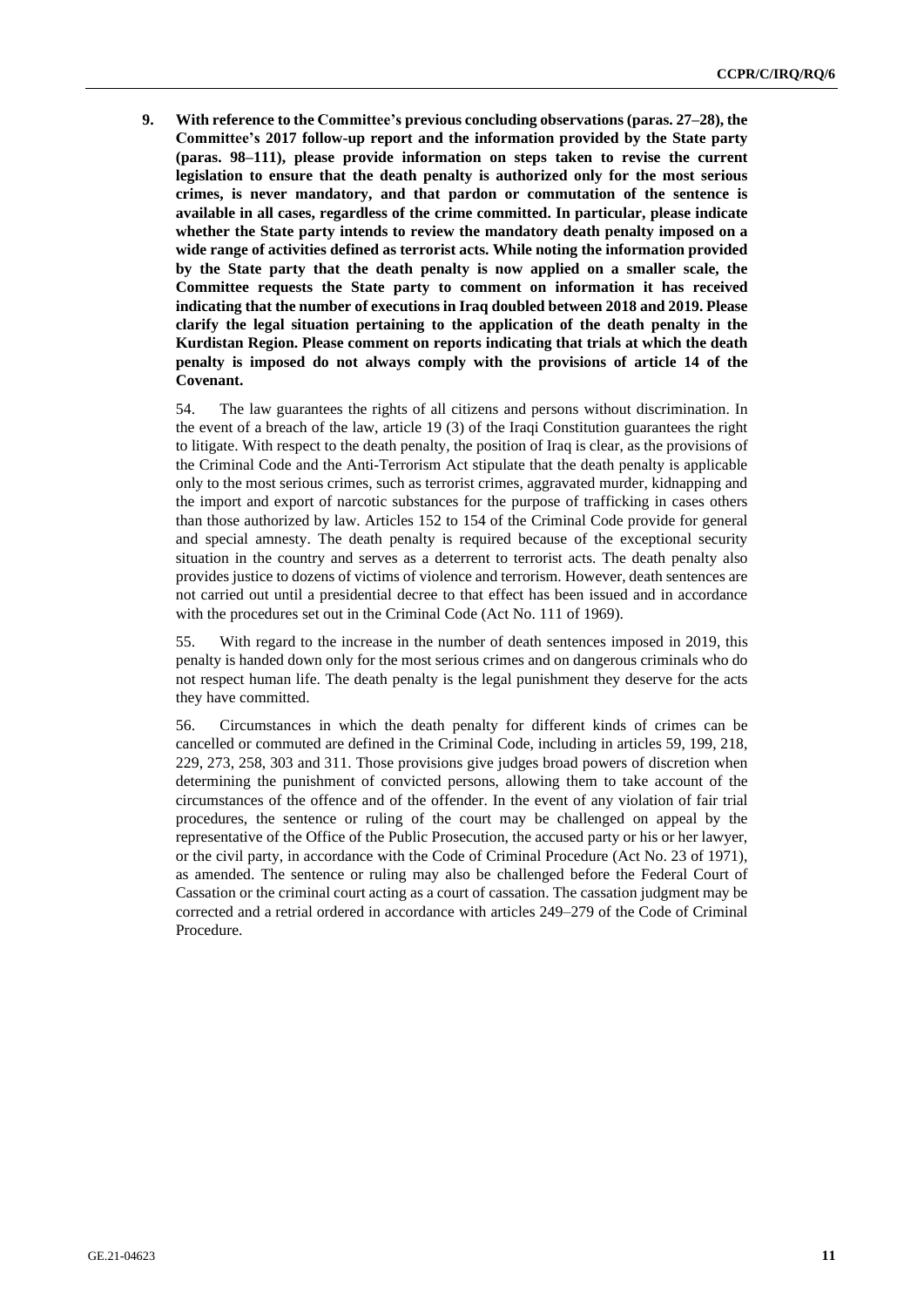# **Prohibition of torture and other cruel, inhuman or degrading treatment or punishment (arts. 7 and 9)**

**10. With reference to the Committee's previous concluding observations (paras. 29–30), please respond to reports of allegations of widespread torture and ill-treatment of prisoners in police custody and detention centres, and the use, in court, of confessions obtained under torture. In that regard, please also comment on information received by the Committee about the extensive use of torture in secret detention. Please provide information regarding the number of reports of torture and detainee abuse received in the past five years, the number of investigations, prosecutions and convictions in such cases, the sanctionsimposed and the reparations granted to the victims. Please comment on information received by the Committee that inmates reporting cases of torture fear reprisals and believe that their complaints will be fruitless.**

57. Articles 322 to 333 of the Criminal Code criminalize acts of torture against any accused, and this crime is not subject to any conditions on the grounds of exceptional circumstances.

58. With regard to the use of torture in police stations, such allegations need to be substantiated. When accused persons are brought before a judge, they are asked if they have been tortured in order to obtain an admission or confession from them. They are sent to the forensic doctor to verify the validity of their claims and if they are proven, the person responsible for the acts of torture is punished by law, regardless of his or her rank or position.

59. All departments of the Ministry of the Interior follow professional methods when questioning the accused, taking into account national and international human rights principles in this regard. In the event of negligence or a violation of human rights, legal measures are taken against the perpetrators and they are referred to the competent courts to be duly punished in accordance with the law.

60. All allegations of torture and ill-treatment are immediately investigated, and precautionary and procedural measures are taken to prevent torture in all its forms, including education and awareness-raising on the legal repercussions for persons responsible for torture and the formation of inspection committees to visit pretrial detention centres and provide the management of those centres with official forms to be used for the medical examination of detainees before they are placed in detention. In addition, hotlines have been opened to receive complaints related to torture.

61. An anti-torture bill is still under consideration and discussion by the Council of State. The bill provides for the right of those subjected to torture, ill-treatment or cruel or inhuman treatment or punishment to inform the public prosecutor and stipulates that measures must be taken within a specified period to guarantee the rights of the victim. The bill also provides for the punishment of perpetrators of acts of torture. Article 37 (1) (c) of the Constitution prohibits all forms of psychological and physical torture and inhuman treatment and establishes that any confession made under coercion, threat or torture shall not be relied on, and the victim shall have the right to seek compensation for material and moral damages incurred, in accordance with the law. The laws in force prohibit the use of any form of torture, as stipulated in article 333 of the Criminal Code.

**11. Please indicate whether non-governmental organizations, United Nations agencies and the High Commission for Human Rights have access to places of detention and, if so, indicate the number of visits carried out during the reporting period. In that regard, please also indicate whether the High Commission was able to make unannounced visits to detention facilities, and provide information on measures taken to follow up on visit reports and to implement the High Commission's recommendations. Please also indicate whether the State party plans to accede to the Optional Protocol to the Convention against Torture and Other Cruel, Inhuman or Degrading Treatment or Punishment.**

62. Article 29 of Prisoners and Detainees Reform Act No. 14 of 2018 states: "Staff of diplomatic missions and embassies may, if the competent minister approves a reasoned request submitted in accordance with the norms of diplomatic protocol, visit their citizens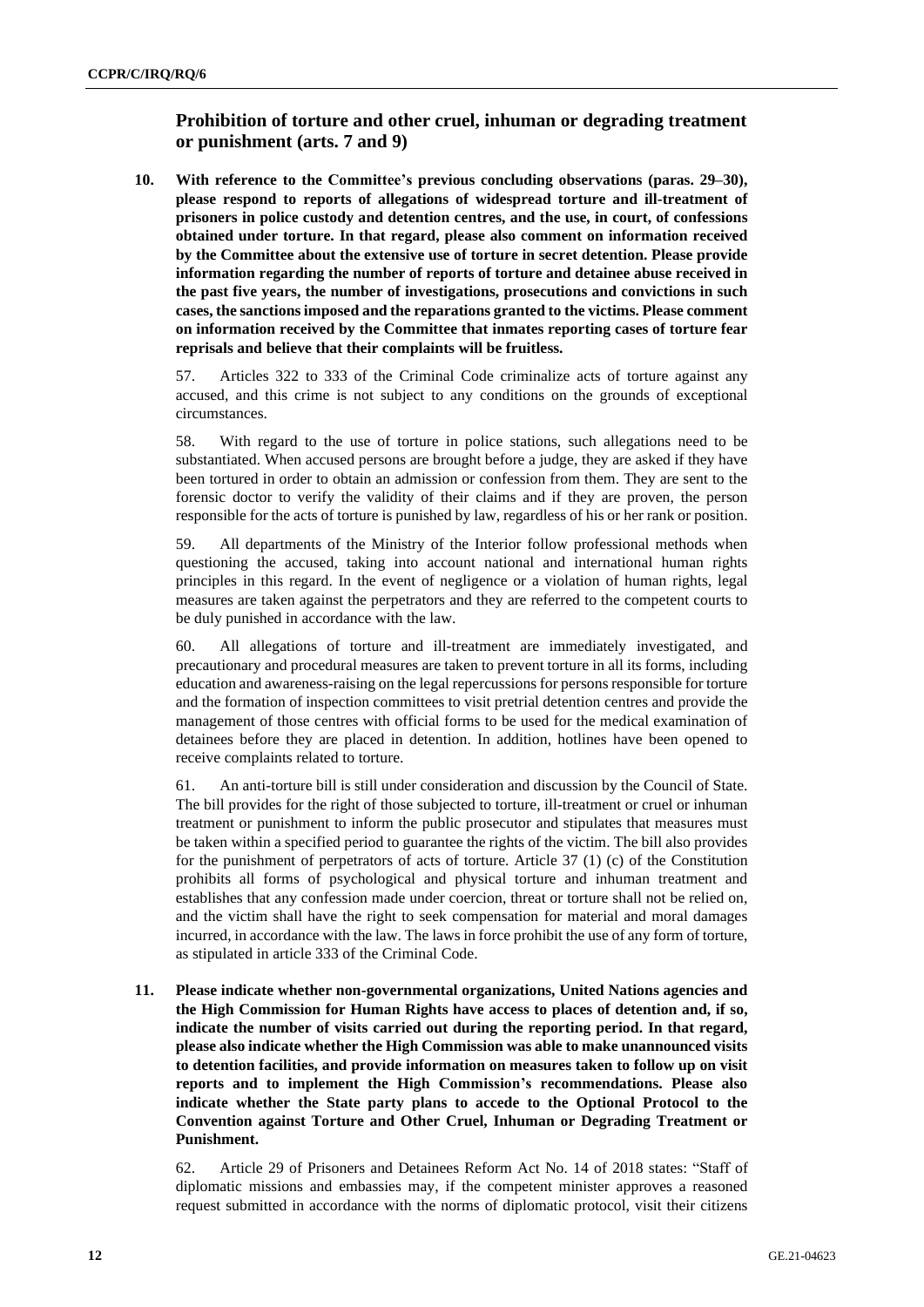who are being held as inmates or detainees in correctional institutions or correctional institutions for juveniles in Iraq, on condition that members of Iraqi diplomatic missions may similarly visit Iraqi citizens held in prisons or detention centres in the country of the inmate or detainee in question. Prisoners who are citizens of States that do not have diplomatic or consular representation in Iraq may be visited by diplomats from the State that looks after their country's interests in Iraq. Likewise, prisoners who are refugees or stateless may be visited by diplomats from the State that looks after their interests in Iraq, in accordance with the provisions of this article."

63. Article 45 of the Prisoners and Detainees Reform Act reads: "First: The Iraqi Department of Corrections and the Department of Juvenile Corrections shall be subject to inspection by the following bodies:

- (a) The Council of Representatives
- (b) The Office of the Public Prosecution
- (c) The High Commission for Human Rights
- (d) The inspectorate of the competent ministry
- (e) The Council for the Maintenance of Prisons and Detention Centres
- (f) Any entity legally authorized to perform inspections

Second: The Department of Corrections and the Department of Juvenile Corrections shall be required to facilitate the access of inspectors to correctional units and shall provide them with any information they require;

Third: In all prisons and correctional units operated by the Department of Corrections and the Department of Juvenile Corrections, a committee for the enforcement of sentences shall be established, chaired by the Public Prosecutor and comprising as members the director of the prison or the correctional unit. The committee is to monitor and oversee the lawful enforcement of sentences and of procedures for sentence calculation and the classification and separation of prisoners and detainees;

Fourth: Personnel of the inspection bodies mentioned in article 45 (a) of the present Act may enter prisons and detention centres at times to be agreed with the Department of Corrections whenever the committee conducting the inspection so requests. They may likewise scrutinize the health-care procedures in place in prisons and detention centres, check the hygiene and living conditions, and interview prisoners and detainees in private. They may also make note of information concerning prisoners or detainees and pass on correspondence from them to their families or vice versa in the presence of the official assigned to receive and accompany the committee.

64. After the visit, the Department of Corrections is provided with a detailed report on the visit, including a set of recommendations. The recommendations are followed up with the relevant departments. These visits are conducted regularly throughout the year, although fewer have been carried out this year due to the current situation related to the coronavirus disease (COVID-19) pandemic. Approximately 75 visits have been conducted, including visits by humanitarian organizations, diplomatic entities, committees of the High Commission for Human Rights and committees of the Ministry of Health.

65. With regard to accession to the Optional Protocol, the central report-writing committee did not support the idea that, at the present time, Iraq should accede to the Second Optional Protocol to the International Covenant on Civil and Political Rights, aiming at the abolition of the death penalty. Regarding the death penalty, Iraq already applies all the safeguards envisaged under international human rights law and domestic legislation.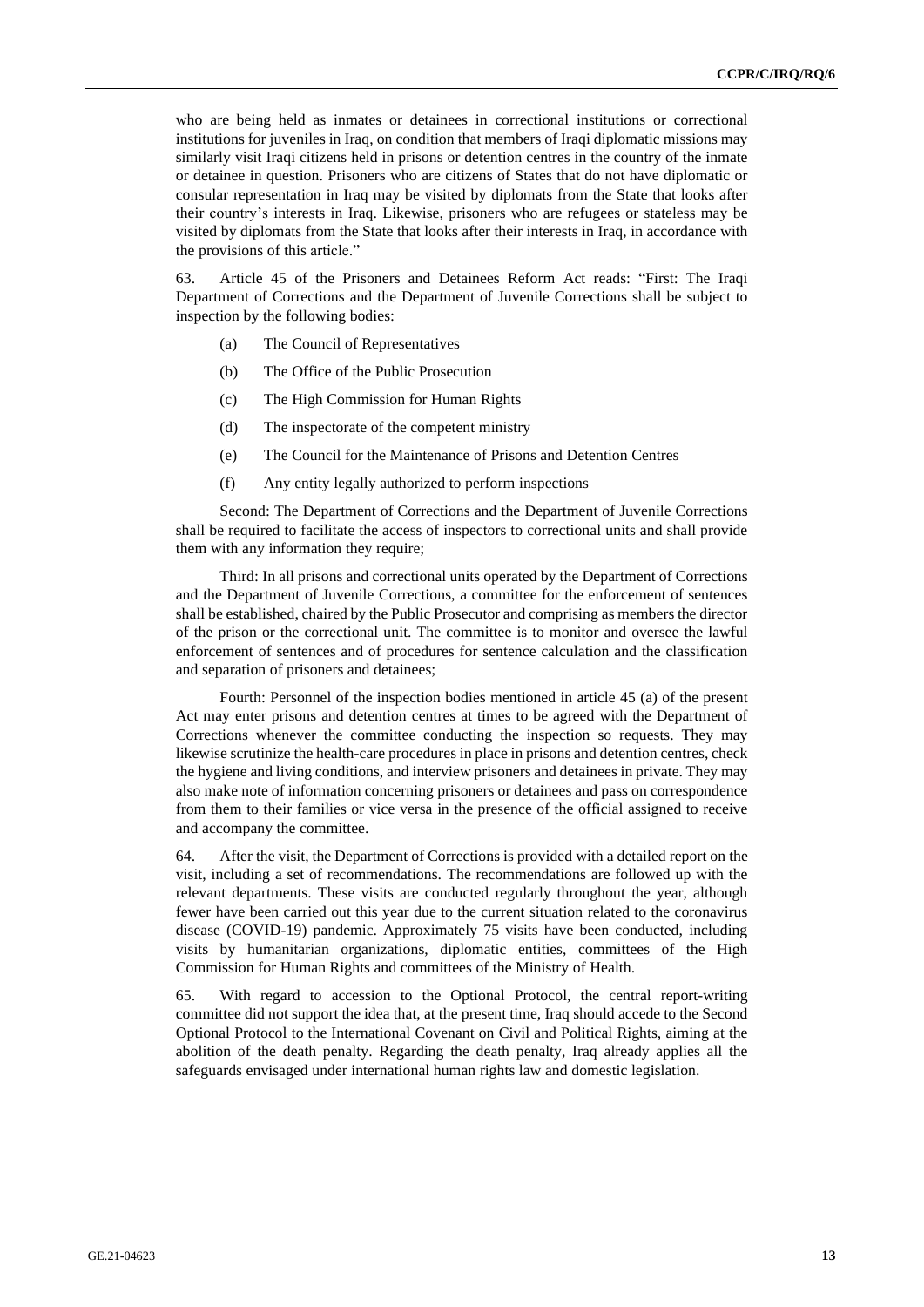# **Liberty and security of person and treatment of persons deprived of their liberty (arts. 7, 9 and 10)**

**12. Please provide information on the effectiveness of applications for habeas corpus. Please comment on reports received by the Committee that the role of the investigative judge, which in addition to the investigative function also includes the ability to dismiss charges or take the action necessary to ensure justice in an individual case, may hinder the effectiveness of that recourse.**

66. Investigating judges conduct investigations into serious offences themselves and record the accused person's statement if it is an admission that he or she committed the offence in question. In accordance with articles 123 to 128 of the Code of Criminal Procedure, this takes place in the presence of the defence lawyer and of a member of the Office of the Public Prosecution. Article 127 of the Code of Criminal Procedure makes it clear that under no circumstances is it permissible to use unlawful methods to influence an accused person in order to obtain a confession. Moreover, under article 249 of the Code, rulings issued by an investigating judge are subject to appeal before the Court of Cassation by the parties involved in the case and by the Office of the Public Prosecution. Thus, an array of legal guarantees is available to accused persons and they can appeal against the rulings of an investigating judge if the latter fails to respond to a request – from the accused or his or her lawyer – to be examined by a medical committee to verify whether signs of torture are present. In addition, the court must disregard confessions if it is not convinced that they satisfy the requirements set forth in article 37 (1) (c) of the Iraqi Constitution and article 218 of the Code of Criminal Procedure. Furthermore, courts of investigation are under an obligation to conduct inquiries into all reports they may receive concerning torture. The investigation takes place under the supervision of the Office of the Public Prosecution, in accordance with the Criminal Code and article 1 of the Code of Criminal Procedure. All this goes to show that the national judiciary is rigorously committed to providing justice to all parties involved in proceedings before all Iraqi criminal courts, under the supervision of the Office of the Public Prosecution. Investigations and trials are closely monitored and visits take place to all prisons and places of detention.

67. Under article 123 of the Code of Criminal Procedure, the investigating judge or the investigator must question suspects within 24 hours, after having first established their identity and made them aware of the charges against them. The suspects' statements are to be recorded and they may present any exculpatory evidence. Investigators may re-question a suspect as they consider necessary in order to uncover the truth. No party is allowed to delay bringing the suspect before a judge for longer than the established period; any party that does so shall be held accountable. During their visits to police stations, prosecutors record their observations in this respect, submit them to the chief of public prosecutions and follow up on the matter with the competent investigating judge, holding the negligent party accountable.

**13. Please provide up-to-date data, disaggregated by facility, on the official and actual capacities of places of detention and specify what measures have been taken to reduce overcrowding and improve prison conditions, including addressing reports of, inter alia, inadequate health care and sanitary conditions. Please provide information on measures taken to ensure that remand detainees are segregated from convicted persons and to improve conditions of detention for women and children suspected of affiliation with ISIL.**

**Please respond to reports of severe overcrowding in Tallkayf and Al-Faisaliah detention centres. Please elaborate on measures taken to investigate deaths that have occurred in the prison system, including by the Standing Investigations Committee, which is in charge of investigating cases of death in custody. Please provide information on the number of deaths in custody in Iraq in the past five years and the number of investigations, prosecutions and convictionsin that regard. In particular, please provide information on the alleged 24 deaths in custody in Al-Hoot prison and the results of the special committee established to review that incident.**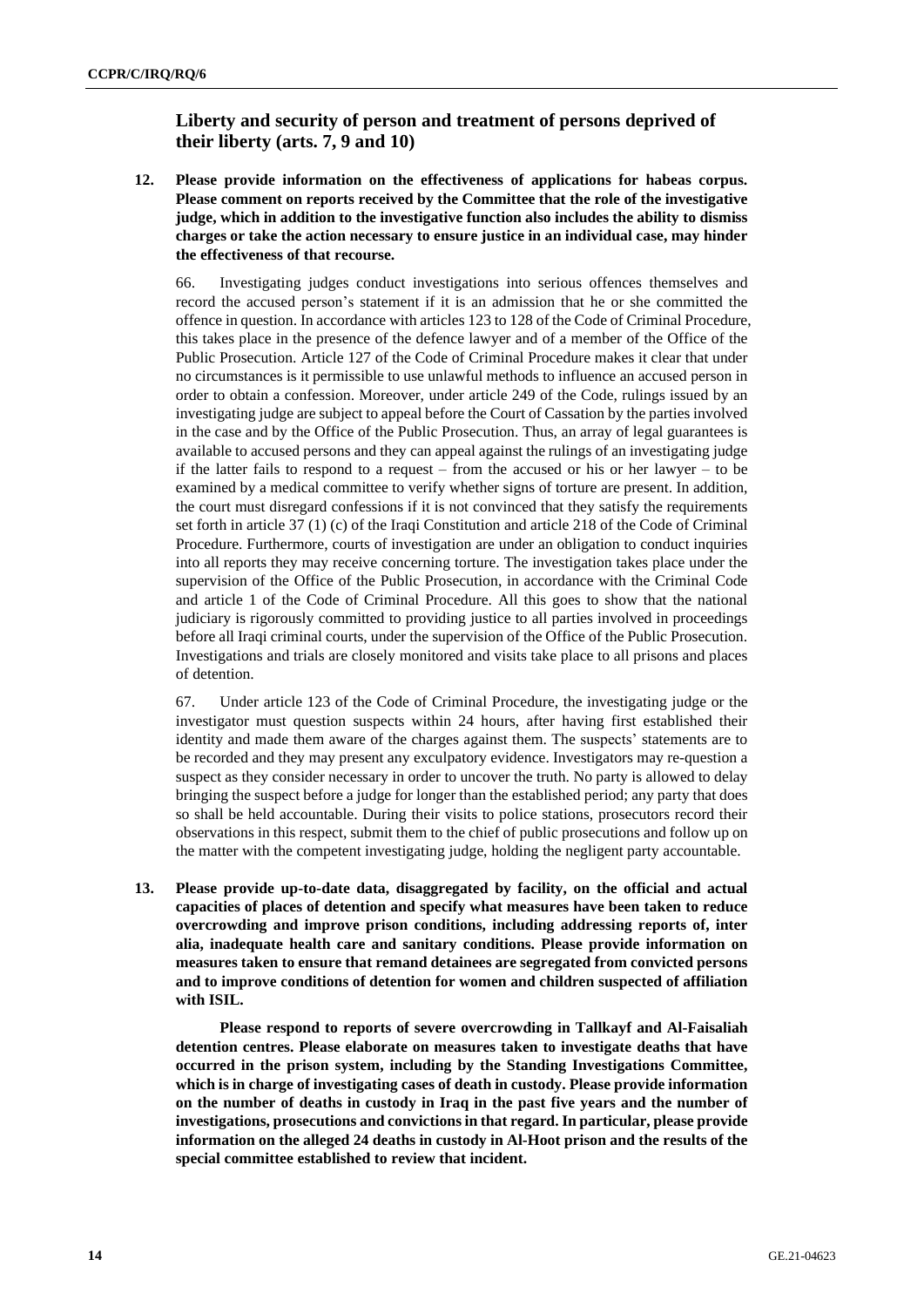68. With regard to the issue of overcrowding in prisons, the Department of Corrections has introduced a number of projects to establish modern prisons in accordance with international standards and to expand some of them as part of the investment plan for 2020.

With regard to rehabilitation and reform programmes, in 2019, a total of 5,599 training courses for women were run in the areas of hairdressing, sewing, handicrafts, calligraphy and drawing, literacy, computers, calligraphy and sculpture, learning and memorizing the Qur'an, sculpture and pottery and woodwork. Between 1 January 2019 and 31 December 2019, a total of 2,893 sports courses were provided for inmates in bodybuilding, morning exercise, football, five-a-side football, volleyball and physiotherapy.

69. Remand detainees are segregated from convicted prisoners, as are juveniles and women.

70. All correctional facilities suffer from overcrowding, which exceeds their designated capacity; overcrowding has reached 200 per cent of capacity. In order to improve prison conditions, the municipal prison was opened as a facility for women, and reconstruction work is under way at Baghdad Central Prison and work on Babil Central Prison is at an advanced stage.

71. The official capacity and the actual number of detainees in places of detention varies daily depending on release orders, amnesties, deaths and other factors. Updated information on the matter will be provided during the interactive dialogue.

72. A total of 1,130 juveniles are in reform schools for convicted young offenders, which exceeds the capacity of most reform schools. There are 68 young people in the Baghdad juvenile observation centre, which has a capacity of 209, and 6 in the rehabilitation school for girls, which has a capacity of 84.

73. As for the measures taken to address overcrowding and improve prison conditions, the Department of Juvenile Corrections maintains official correspondence and monitors the allocation of plots of land in all governorates of Iraq suitable for the construction of model correctional complexes that would address overcrowding in the juvenile correctional facilities and reform schools in Baghdad governorate. The Department of Juvenile Corrections has also taken the necessary measures to expand existing buildings to increase their capacity and to rehabilitate and restore the alternative premises for the Nineveh juvenile observation centre, in line with the financial resources available to the Department of Juvenile Corrections until the general budget is approved. The Department of Juvenile Corrections takes a number of health measures in coordination with the health departments in terms of the placement of medical and pharmaceutical staff.

74. To ensure the separation of pretrial detainees from convicted prisoners, pretrial detainees are held in Baghdad juvenile observation centre, which is designated for this category of detainees only. There are four reform schools for convicted juveniles, according to the age group (boys, girls, young men), in accordance with the Juvenile Welfare Act (No. 76 of 1983).

**14. With reference to the Committee's previous concluding observations (paras. 33–34), please report on information received about the high number of prisoners in pretrial detention and prolonged pretrial detention of a year or more. Please also provide information on non-custodial alternative measures to pretrial detention and their application in practice. Please provide data on the number of persons being held in pretrial detention compared with the number of convicted criminals.**

75. The investigation and trial procedures must respect due process, and the investigating judge must examine and investigate all the circumstances of the offence and ask each person or party concerned for all the information necessary to complete the investigation and establish the truth. Therefore, it cannot be said that procedures are prolonged insofar as the aim is to establish the truth and ensure that justice is done. The criminal courts are working at full capacity and for very long hours every day to resolve the cases referred to them. These measures are normal procedures, and the investigation and trial proceeds in an orderly manner and without delay.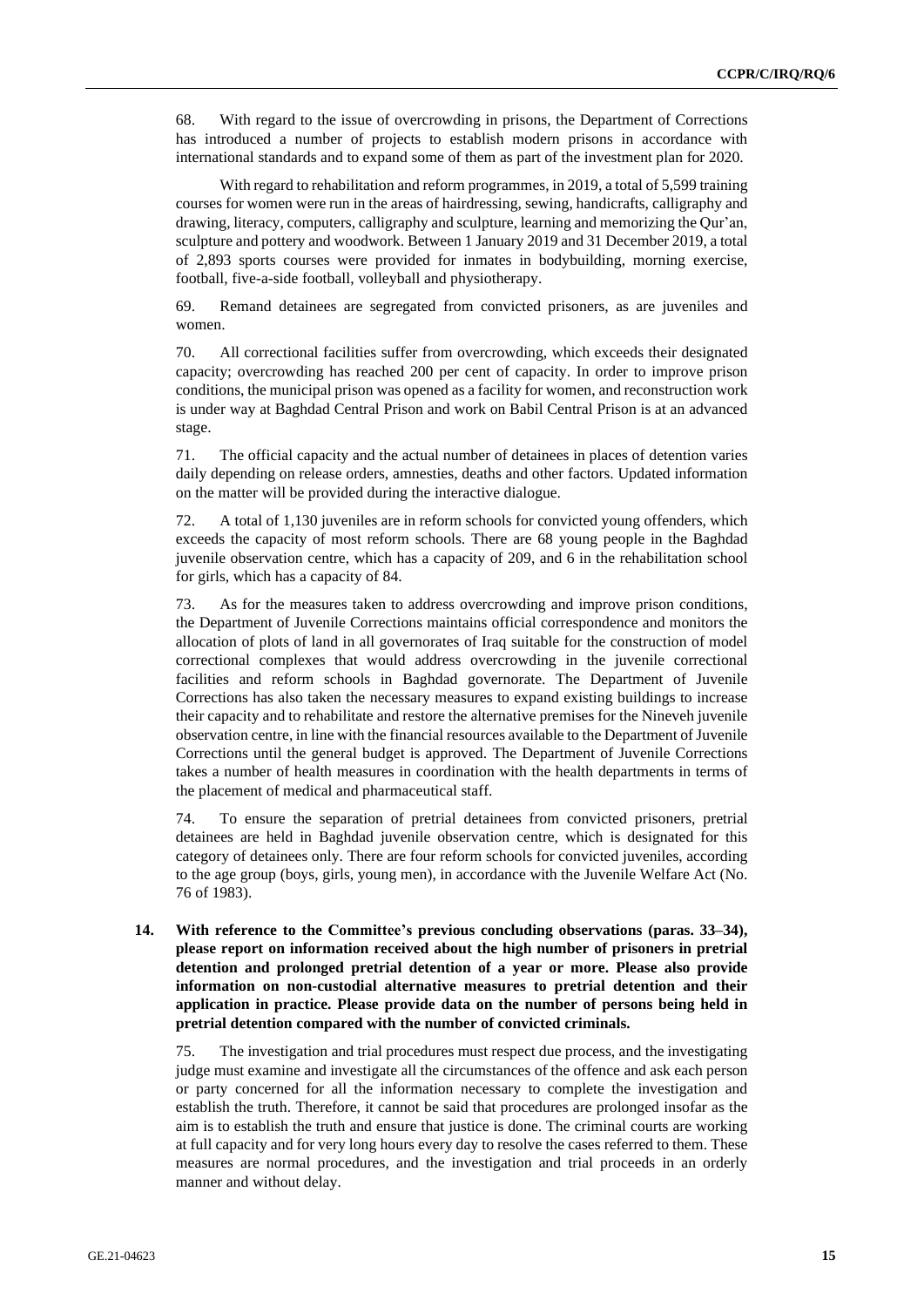76. There were two juveniles who were in pretrial detention for a year or more. As at 24 August 2020, there were 68 juveniles in pretrial detention at Baghdad juvenile observation centre.

77. The number of persons being held in pretrial detention compared with the number of convicted criminals changes depending on factors such as amnesty, release, termination of sentence, death and others.

**15. Please provide information on measures taken in detention centres to prevent the spread of coronavirus disease (COVID-19), including the potential release of detainees and measures taken to improve sanitary conditions. Please comment on reports that individuals breaking the curfew imposed to curb the spread of COVID-19 have been deprived of their liberty and provide information on the guarantees in place for those deprived of their liberty and how those measures are compatible with the Covenant. In particular, please comment on information received by the Committee that in Baghdad, between 17 March and 23 May 2020, security forces arrested 49,233 individuals for breaking the curfew.**

78. The most important measures taken in detention centres to prevent the spread of COVID-19 are as follows:

All staff members and officials of all administrative and correctional facilities are subject to preventive measures when entering the workplace, in the form of temperature checks and hand sanitizer.

- 2. Priority is given to officials to enter prison facilities.
- 3. Staff members and officials are not to mix during working hours.
- 4. All staff must practise social distancing during official working hours.

5. All staff members and officials are required to wear protective masks during and after working hours.

- 6. Only authorized persons are allowed to enter the prison.
- 7. Staff members are not allowed to wander around during their breaks.
- 8. Frequent hand washing and sanitizing and no shaking hands or kissing.

9. Continuous disinfection and fumigation of administrative and prison facilities and attention to public hygiene (officials, staff members and inmates).

10. Attention to the entry and exit of staff members and officials to and from all prison and administrative facilities.

79. Regarding the arrest of persons for violating the curfew, the Supreme Judicial Council immediately released all persons detained and arrested for violating the curfew on the order of the Supreme Judicial Council.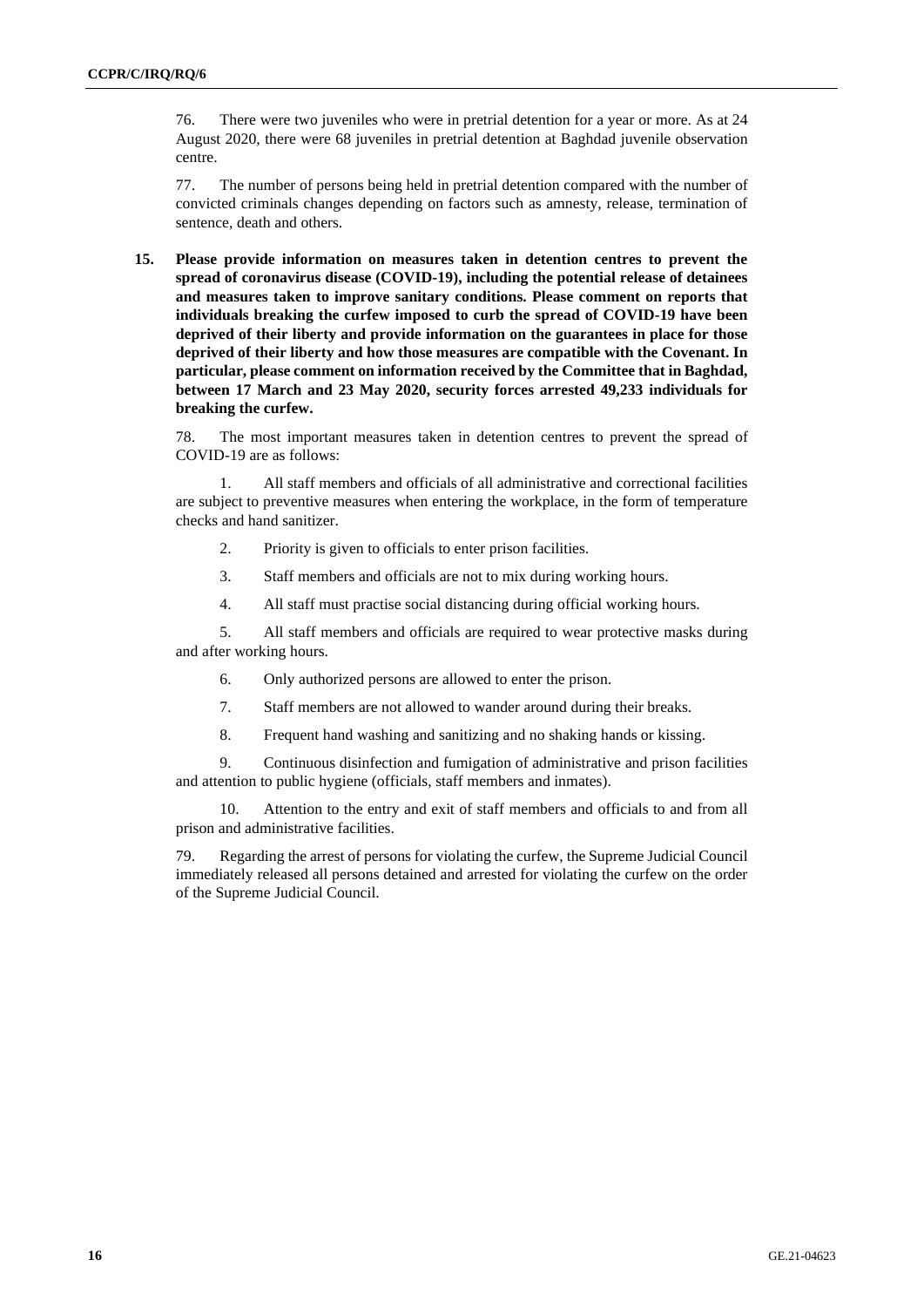**Refugees, asylum seekers and internally displaced persons (arts. 2, 6, 7, 9, 10, 12, 13 and 25)**

**16. With reference to the Committee's previous concluding observations (paras. 21–22), please provide up-to-date information on the situation of internally displaced persons and the measures taken by the Government to address their predicament and find durable solutions to their displacement. In particular, please provide information on the "security clearance procedure", including the criteria used to assess applications, and whether it complies with article 12 of the Covenant. Please indicate whether restrictions are placed on internally displaced persons' right to vote and respond to reports that the closing of some camps for internally displaced persons has resulted in secondary displacement.**

80. Iraq has established reception centres and shelters for displaced families in the camps for displaced persons set up by the State. There were 89 inhabited camps in 2019, which reflect human rights standards and guarantee respect for the dignity of displaced persons.

81. Field teams have been established to oversee the registration of displaced families, ensure that their rights are respected and provide them with food aid. Each family in the camps receives two food rations per month, with a health basket and heating and cooling necessities for one year from the date of the return of the displaced family. In addition, these families are provided with financial assistance in the amount of 2.5 million dinars, divided into three instalments for each family. Some 30,000 returning families were given a return grant of 1.5 million dinars, while 899 Yazidi survivors received grants of 2 million dinars. A total of 225,038,545,450 dinars was allocated for the implementation of the relief and social aid programme for internally displaced persons.

82. In response to the State's policies to support internally displaced persons, some 233,825 families have returned to their original places of residence; 81,937 families returned to Anbar governorate, 74,692 to Nineveh governorate, 29,094 to Salah al-Din governorate, 28,914 to Diyala governorate, 15,206 to Baghdad governorate and 3,982 to Kirkuk governorate (data from 1 December 2019).

83. Iraq has continued to pay the salaries of staff displaced from areas controlled by ISIL terrorist groups by issuing smart cards so that they can receive their salaries in the areas to which they had been displaced. They are also allowed to work in the corresponding departments and receive their salaries from them in order to facilitate their livelihood until they return home.

84. Humanitarian assistance and protection are guaranteed for internally displaced persons in accordance with the norms of international law. Reception facilities are provided for children, and care is provided in special homes for older persons and persons whose families have broken apart as a result of the conflicts in the country. The persons cared for are provided with basic needs such as food, clothing, health care, cultural and recreational programmes and pocket money. Humanitarian cases involving all age groups and both sexes are monitored. In case of need, people are taken into shelters and provided with the necessary requirements.

85. Displaced persons with disabilities are provided with the necessary services and privileges. The following table provides statistics relating to the governorates of Nineveh, Salah al-Din and Anbar for 2017, in accordance with the law and the commission set up pursuant to Administrative Order No. 374 of 2016:

| Activity                                     | Nineveh | Salah al-Din | Anbar | Total |
|----------------------------------------------|---------|--------------|-------|-------|
| Appointment of staff as full-time helper     |         | 92           | 28    | 126   |
| Appointment of non-staff as full-time helper | 712     | 2066         | 1 204 | 3982  |
| Recipients of grants for a full-time helper  | 629     | 1 097        | 835   | 2 561 |

86. Displaced families are provided with legal services, and staff from the Ministry of Migration undertake tasks related to the promotion of return procedures, estimating the length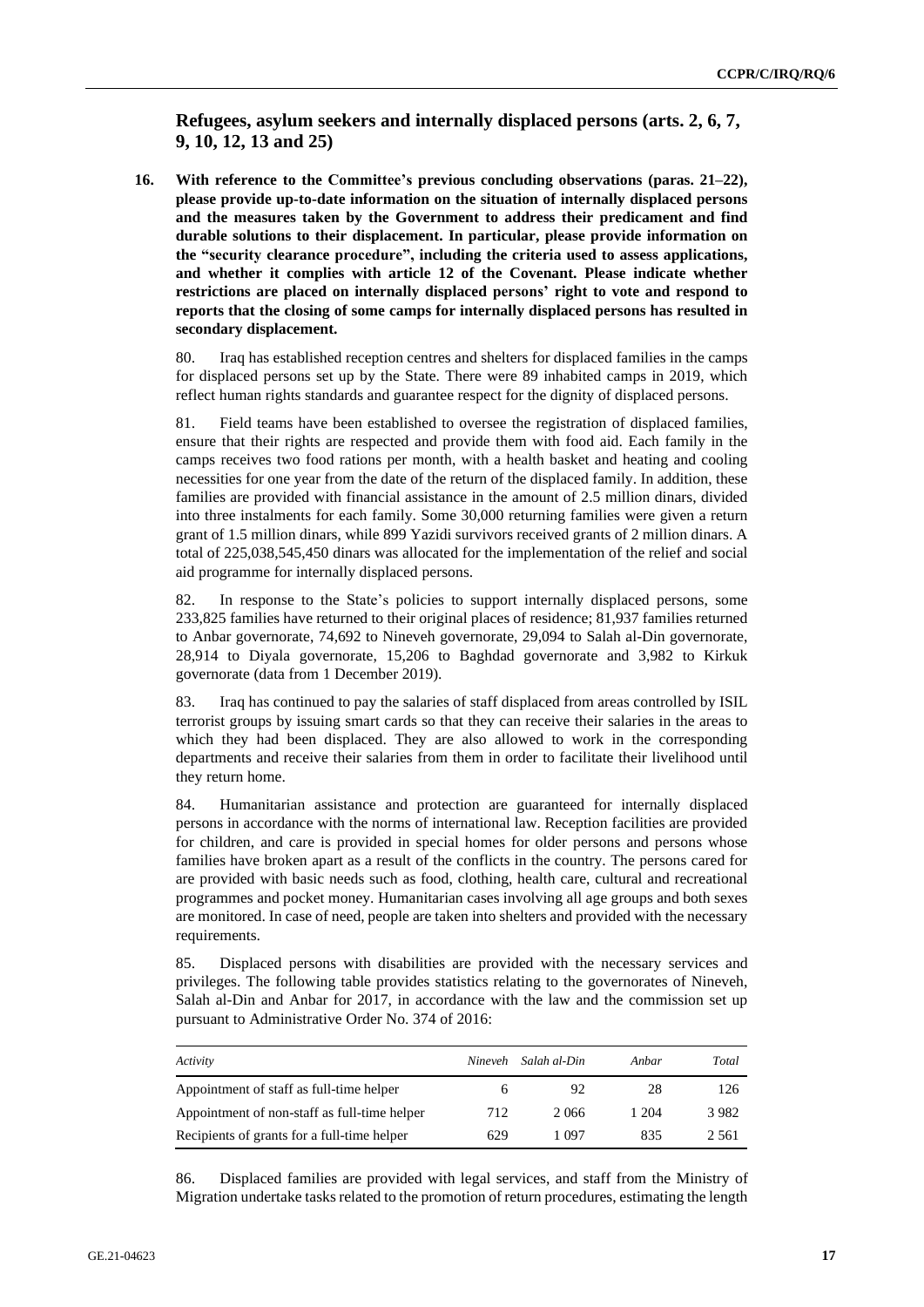of service, dismissal for political reasons and return to work. A team of lawyers handles procedures for displaced persons and defends them in personal cases in the various governorates.

87. Efforts to stabilize the security situation and facilitate the return of displaced persons include removing landmines, explosives and remnants of war from towns and cities, reopening police stations in liberated areas, deploying troops in surrounding areas and at points of access to liberated areas, cooperating with members of the public with a view to detecting infiltrators and terrorist cells and providing information to intelligence services, and ensuring that women heads of household can benefit from the grants allocated to returning families.

88. Activities have been carried out in the area of community-based rehabilitation, through the Small Enterprise Support Fund, the National Poverty Reduction Strategy and the Small Loans Programme. The beneficiaries of these programmes include persons with disabilities whose degree of disability is no less than 50 per cent, women heads of household (widowed and divorced) who are not covered by the social welfare allowance, unemployed persons registered in the database of the Department of Employment and Loans, including those returning to their areas of origin and covered by community rehabilitation, entrepreneurs covered by the Small Enterprise Support Act (No. 10) of 2012, those affected by terrorist operations, the heads of precarious families living in landfills, and graduates.

- (c) Registered and unregistered unemployed persons
- (d) The minimum amount of subsidy grants was:
- (e) Community-based rehabilitation programme, 3 to 5 million Iraqi dinars
- (f) Small Enterprise Support Fund programme, 8 to 20 million dinars
- (g) National Poverty Alleviation Strategy, 8 to 10 million dinars

(h) Average number of individuals who received the minimum grants from 24 November 2013 to 31 March 2018: 27,052.

89. Some 1,529 Yazidi women who were subjected to violence by ISIL terror groups have been provided with social assistance without having to fulfil the normal prerequisites. The same applies to 88 Shabak women who were also rescued from the hands of ISIL.

90. The shelter for victims of human trafficking in Baghdad has been adapted to take in children who were subjected to abuse at the hands of ISIL gangs.

91. Since 2014, a strategy has been in operation to deliver health-care, preventive and therapeutic services to internally displaced persons and persons returning to liberated areas.

92. Social protection outlets have been opened in the governorates to take in displaced women and facilitate procedures.

93. Teams from the Ministry of Health undertake visitsto displaced persons' camps where they provide health-care services. They run screening campaigns, conduct X-rays, provide vaccinations and offer reproductive health care. They also carry out tests and provide treatment and follow-up for persons with tuberculosis. Specialists in clinical pathology conduct laboratory tests to detect cases of infection with HIV/AIDS or sexually transmitted diseases, and preventive services are provided to help combat non-communicable diseases.

94. The Ministry of Health has produced a national plan based on guaranteeing safety and basic human needs and providing psychosocial support and psychological services. The plan focuses on ways and means of providing mental health and psychosocial support services in humanitarian emergencies and promoting recovery and rehabilitation for people with mental disorders and psychosocial problems.

95. The Ministry of Health has intensified its field visits to camps. The visits are conducted by working groups that seek to ensure the sustainability of the health-care services provided to displaced persons. Working alongside local teams in the governorates where displaced persons are located, the groups oversee the delivery of medications and medical supplies to internally displaced persons in camps and at other locations.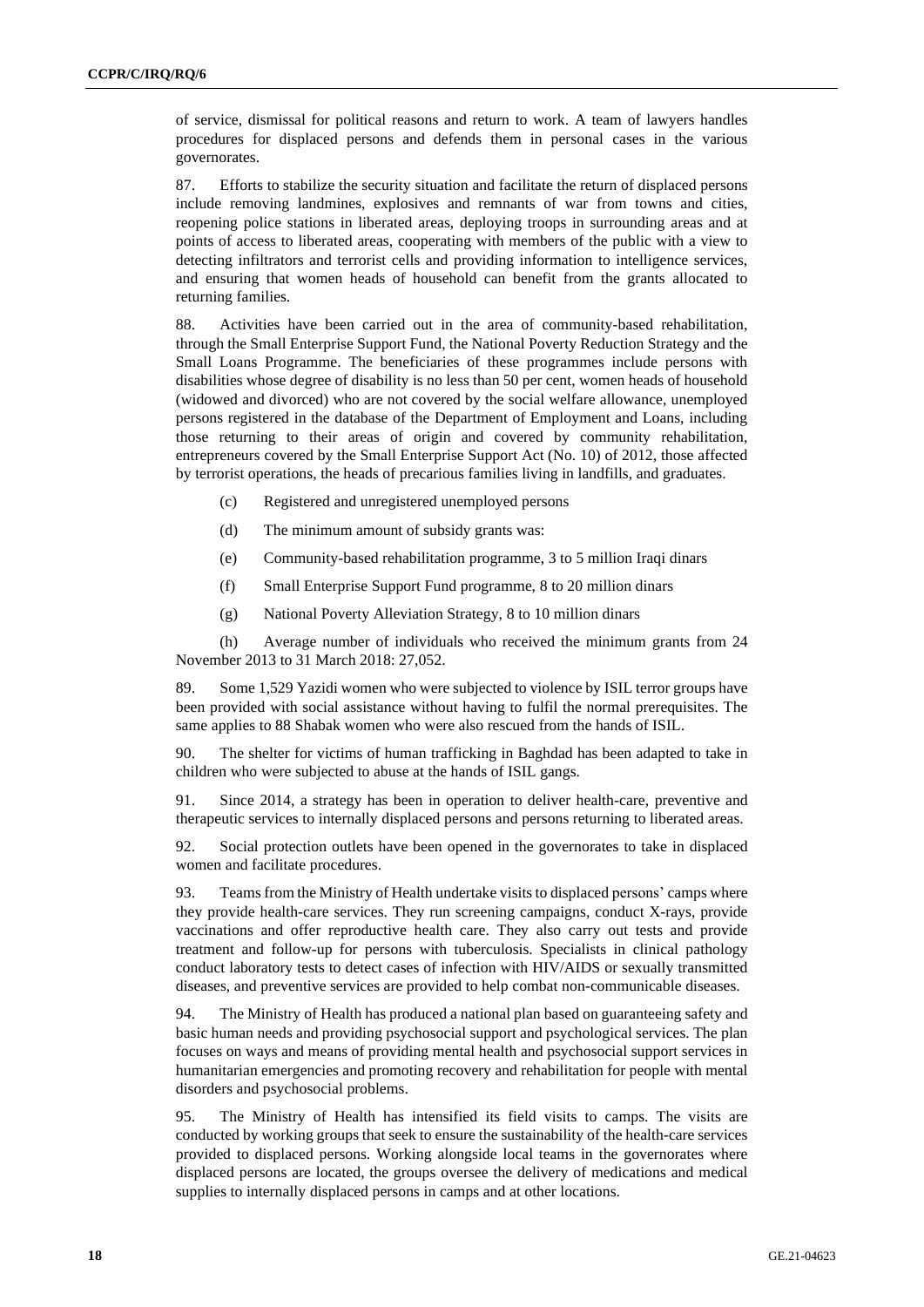96. The Ministry of Health promotes procedures for joint action with the Ministry of Health in Kurdistan Region, which it provides with logistical support based on the number of displaced persons and the governorates in which they are located. Maternal and childcare services are provided, nutritional assessments and early detection of chronic diseases are undertaken, the requisite medicines for such diseases are supplied, and cases of cancer are registered and their treatment overseen.

97. Ambulance services are provided for displaced personsin camps and at other locations, with the participation of health-care departments in the governorates. In addition, the camps are provided with mobile clinics in partnership with the World Health Organization and other agencies.

98. The Iraqi Government has taken a series of measures to ensure that internally displaced persons enjoy the right to education, including extending the transfer period for displaced persons until the end of the spring break. To ensure that their education is not interrupted, there is coordination between the directorates to provide students with transfer documents after the liberation of their areas in the governorates of Nineveh, Anbar, Salah al-Din and Kirkuk. The Directorates General of Education are directed to return displaced members of educational staff to their governorates after the liberation of their areas. Efforts are made to ensure that internally displaced persons remain in the governorates to which they have been displaced because of the demolition of their homes and that their children continue to attend school and that the academic year is not interrupted. Forty-nine "Your Right to Education" centres have been opened for the enrolment of students between the ages of 10 and 18 in the displaced communities and host communities in the governorates. The Ministry of Education has set up an operations room to handle the cases of displaced students and take qualitative and practical measures with a view to solving their problems to ensure their return to the governorates from which they were displaced. This has contributed to a return to normal life and stability in these governorates through the adoption of a number of decisions and the implementation of cultural and social programmes to spread a culture of community integration and promote civil peace as well as psychological awareness programmes for groups of society in the liberated areas through special workshops, research and studies.

99. With regard to security clearance procedures, the Ministry of Migration and Migrants provides relief services and shelter to all displaced persons and works in coordination with the concerned authorities to address all their security and health problems. It also works in the field of education and supplies them with basic necessities. It also works with international partners to provide the best possible assistance to them, in accordance with the available government budget and international support. The problem of security clearance procedures affects the security authorities purely because of the terrorist crimes committed by ISIL. In general, all families wishing to return obtain security clearance, except in some areas where there are tribal or ethnic conflicts. The Ministry continues to resolve such cases in coordination with the concerned parties.

100. A total of 567,619 families have received the grants for returning families, while 686,942 families have received the grant of 1 million dinars. As for the grant of 250,000 dinars, a total of 685,044 families received the first instalment, while 631,241 received the second.

101. Restrictions on the movement of some categories of internally displaced persons are based on national security considerations and are consistent with the provisions of article 12 of the International Covenant on Civil and Political Rights. Scientific practice confirms the Iraqi Government's point of view.

102. The Ministry of Migration and Migrants has developed a national plan to close all camps for internally displaced persons in Iraq, with the exception of the Kurdistan Region, in early 2021.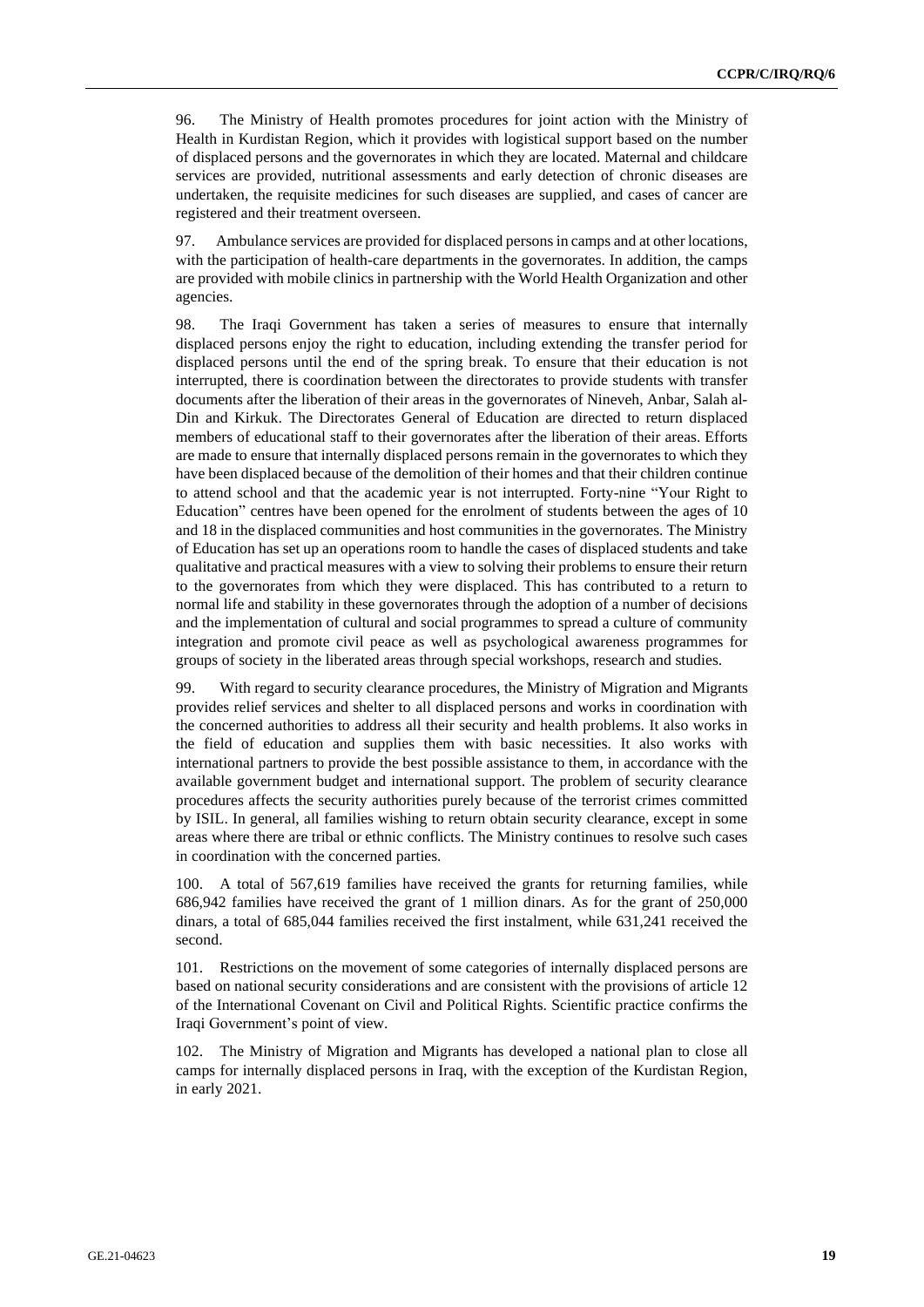**17. Please provide information on the measures taken to combat discrimination against and stigmatization of women and children with perceived ties to ISIL who are living in camps for internally displaced persons. Please comment on reports that those women and children are subjected to multiple violations, including being denied access to food, water and health care; not having access to identity cards and other civil documents which facilitate their access to many social services; being subjected to severe restrictions on movement; and being subjected to sexual violence, including rape and sexual exploitation.**

103. The management of the camps is under the authority of local governments, as directed by the Council of Ministers. There are many local and international partner organizations working in the field, some of them in the area of legal protection and tasked with monitoring the situation of displaced persons. The Ministry of Migration has not received any complaints or detailed reports of violations against displaced persons. The Ministry is constantly striving to provide protection for target groups through humanitarian and material programmes.

104. The Prime Minister directed the Ministry of the Interior to issue identity documents to all Iraqis in the camps who lost their papers, regardless of whether one of their family members has ties to ISIL. Work is under way under the direction of the Prime Minister.

#### **Access to justice and independence of the judiciary (arts. 2 and 14)**

**18. Recalling the Committee's previous concluding observations (paras. 35–36) and the information provided by the State party (paras. 222–228), please provide information on measures taken to prevent and punish threats or acts of intimidation aimed at lawyers or judges, any interference in their work and any arbitrary disciplinary measures taken against them.**

**Please describe the procedures and criteria used to appoint judges and subject them to disciplinary measures, such as suspension or dismissal, based on the Supreme Judicial Council Act No. 45 of 2017. Please describe the strategies adopted to prevent corruption and to ensure the accountability of judges, prosecutors, prison officers, members of the police and other members of judicial authorities.**

105. The independence of the judiciary is a very important constitutional principle, as established in article 88 of the Constitution. Any person who attacks a member of the judiciary shall be prosecuted in accordance with articles 229 to 232 of the Criminal Code.

106. The Iraqi judiciary is independent and impartial, and no one may bargain with, threaten or exert pressure on it. The Supreme Judicial Council provides the necessary human resources to protect judges and the judicial institution so that they can carry out their work without threat or intimidation. Judges and prosecutors who make mistakes are brought before a committee constituted by the Supreme Judicial Council called the judges' and prosecutor's personnel committee. They are held accountable for professional and personal mistakes, and the appropriate penalties are handed down depending on the type of act committed, in accordance with the Judicial Organization Act.

#### **19. Please provide information on the use of tribal courts, including to resolve disputes involving major crimes, and indicate how the State party's obligations under the Covenant are given effect in such proceedings.**

107. With regard to tribal disputes and rulings, the Supreme Judicial Council has issued a number of directives and considers, with a view to maintaining public order and security, that tribal threats and armed conflicts between clans constitute terrorist acts.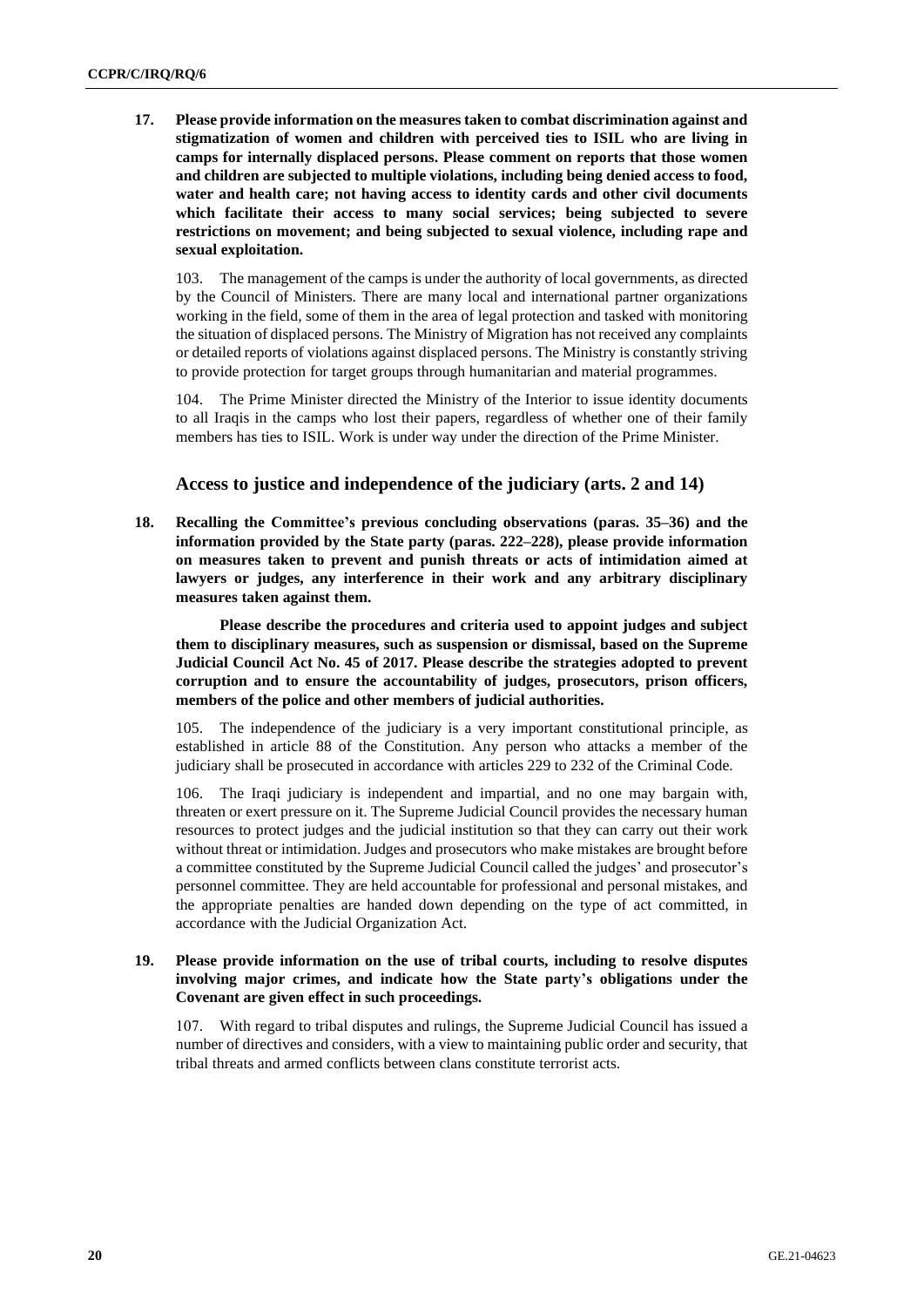**20. With reference to the Committee's previous concluding observations (paras. 33–34), please respond to reports of warrantless and arbitrary arrests and detentions, including secret detentions. Please provide information on steps taken to ensure that detainees are promptly brought before a judge and are informed, from the outset of their detention, of the reasons for their arrest, of the charges against them and of their rights. In that regard, please specify whether the right to have access to a lawyer promptly upon detention is guaranteed in all circumstances and whether lawyers are present during interrogations. Please clarify whether medical check-ups are conducted in all instances of detention and if medical doctors in places of detention are independent from penitentiary management. Please respond to reports that detainees' communication with lawyers and family is restricted, particularly in the initial phases of detention. Please explain how the provision contained in article 181 (d) of the Code of Criminal Procedure allowing convictions based solely on confessions complies with the Covenant.**

108. The officers of any official authority who detain individuals or accused persons for a long period of time without charge or do not bring them promptly before the investigating authorities are legally responsible under the Criminal Code. All prisons and detention centres are subject to periodic unannounced visits by prosecutors to prevent any violation of the safeguards enjoyed by accused persons, especially when it comes to bringing them before a judge within the time limits established by law.

109. The investigating authoritiesin the Ministry of Interior provide legal and humanitarian guarantees to detainees by promptly completing the regular and legal investigation and bringing them before the competent court. The investigation is conducted under the supervision of the investigating judge in accordance with legal and regulatory deadlines, and the person at fault is held accountable in the event of any delay in bringing the accused before the judge.

110. With regard to medical examinations conducted in detention centres, each prison facility of the Department of Corrections has units and health centres affiliated with the Ministry of Health that are independent of the prison administration.

111. With respect to the procedures relating to the detention of persons deprived of their liberty in appropriate places, the Ministry of Defence has a single regular detention centre (the central prison at Al-Muthanna Airport) in which detainees are placed in the custody of the Ministry of Defence and other security services by order of the competent investigating judge. Located on the centre's premises is an investigative and judicial body affiliated to the Central Investigative Court. The centre is subject to regular inspection by national and international committees. In addition, the directorate's committees carry out monitoring to determine administrative and technical requirements that will help to raise the level of performance of its administration, which carries out its work in accordance with human rights principles and based on the provisions of the Prisoners and Detainees Reform Act (No. 14) of 2018. Detainees enjoy all the rights established in the Act, such as weekly family visits, the opportunity to meet with lawyers, medical and therapeutic services in the centre, food rations, good treatment and being kept up to date with developments in their case until a final judgment is issued. None of the national or international committees that regularly visit the pretrial detention centre has made any negative observations on the performance of the persons running the centre.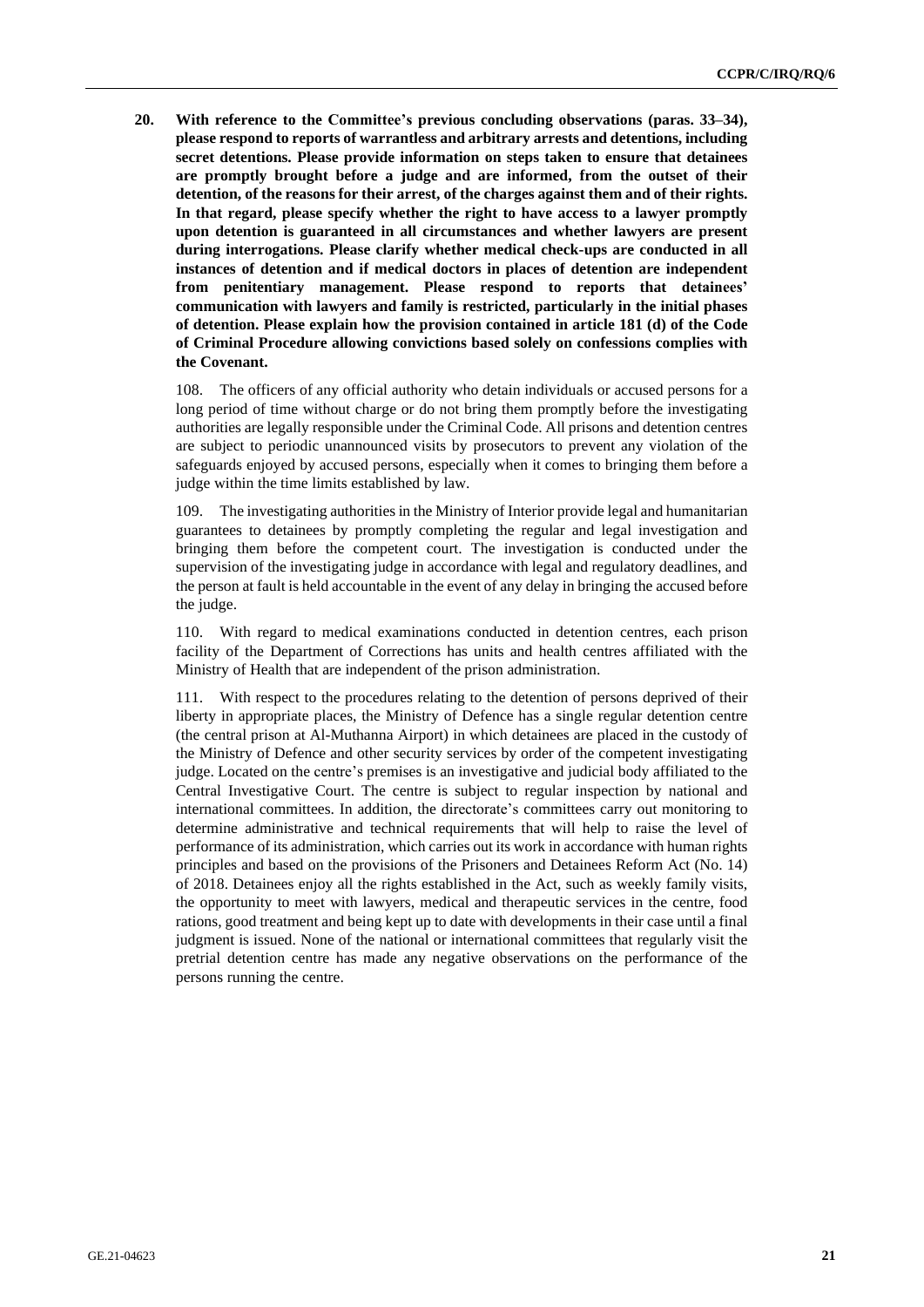#### **Elimination of slavery and servitude (art. 8)**

**21. With reference to the Committee's previous concluding observations (paras. 31–32) and the information provided by the State party (paras. 156–178), please provide information on the impact of Act No. 28 of 2012. Please indicate whether the relevant guidelines have already been finalized and whether there has been any initiative to establish a national action plan to combat trafficking in persons. Please provide information on measures taken to combat the increasing incidence of internal and cross-border trafficking in women and children. Please provide information on the number of shelters available in the State party for victims of trafficking and clarify whether the refurbishment of the shelter in the Salikh neighbourhood has been concluded. The Committee takes note of the statistics provided by the State party on the number of cases and sentences handed down in 2016, but requires additional data on the number of complaints, investigations, prosecutions and convictions, and the reparations and assistance afforded to victims in the past five years.**

112. The judicial system is independent and impartial, and Iraqi laws guarantee the access of all persons to justice. The judiciary takes action to address issues of impunity and reparations for victims, including the sections of the population most in need of care. It also takes the necessary steps to conduct confidential and comprehensive investigations into human rights violations. With regard to jurisdiction, the Criminal Code establishes the rules of territorial, personal and universal jurisdiction, which apply to anyone who commits crimes of human trafficking, whether inside or outside Iraq or whether the perpetrator is Iraqi or a foreign national.

113. The Government has taken steps to strengthen national institutional capacity and update the legal framework to combat crime, ensure itsimplementation and coordinate efforts in the region through a range of measures aimed at combating human trafficking and the exploitation of children, reducing their prevalence and negative effects on individuals and society and punishing perpetrators through a strategy for action that includes legislative, executive and international elements. The implementation of the Anti-Trafficking Act (No. 28) of 2012 has had a significant positive impact, as has the imposition of penalties on perpetrators, who are prosecuted and convicted according to the type of crime committed, which is sufficient punishment to serve as a deterrent for other criminals. The Act also provides for the protection and assistance of victims who have been exploited for a crime of trafficking in persons; they are to be provided with the necessary services, starting with shelter, securing their basic needs, and rehabilitating them for reintegration into society for those who have been subjected to crime and injustice as a result of their exploitation by criminals. The provisions of the Act are clearly and specifically deterrent. Under article 6, perpetrators of this crime face life imprisonment, while under article 8 they face the death penalty in the event of the death of the victim. In addition, fines of between 5 million and 25 million Iraqi dinars are imposed. All of this has had a direct impact on the activities of gangs and individuals and has reduced criminal behaviour.

114. Under article 11 of the Act, the competent State departments have an obligation to assist victims of human trafficking, taking into account the special needs of children and the confidentiality of information on victims of human trafficking. In order to complement previous government efforts and measures to address this phenomenon and the unacceptable practices that harm the morality of our society, drawing on Iraqi experience in combating human trafficking, the Ministry of the Interior's Central Committee to Combat Human Trafficking prepared the National Plan to Combat Human Trafficking in mid-2019. The Plan envisages a series of measures and programmes aimed at developing and building capacity and evaluating a strategy to combat these crimes, bring the perpetrators to justice and protect victims of human trafficking.

115. As for the reasons for the increasing incidence of internal human trafficking registered in the database, this is attributed to the activation, through procedures and other efforts, of the role and work of the investigative offices specialized in combating crimes of human trafficking crimes on both sides of Baghdad – in Karkh and Rusafa – and in other governorates, which has made it possible to identify victims of trafficking and prosecute the perpetrators, as well as dismantling the centres and sources of corruption linked to crimes of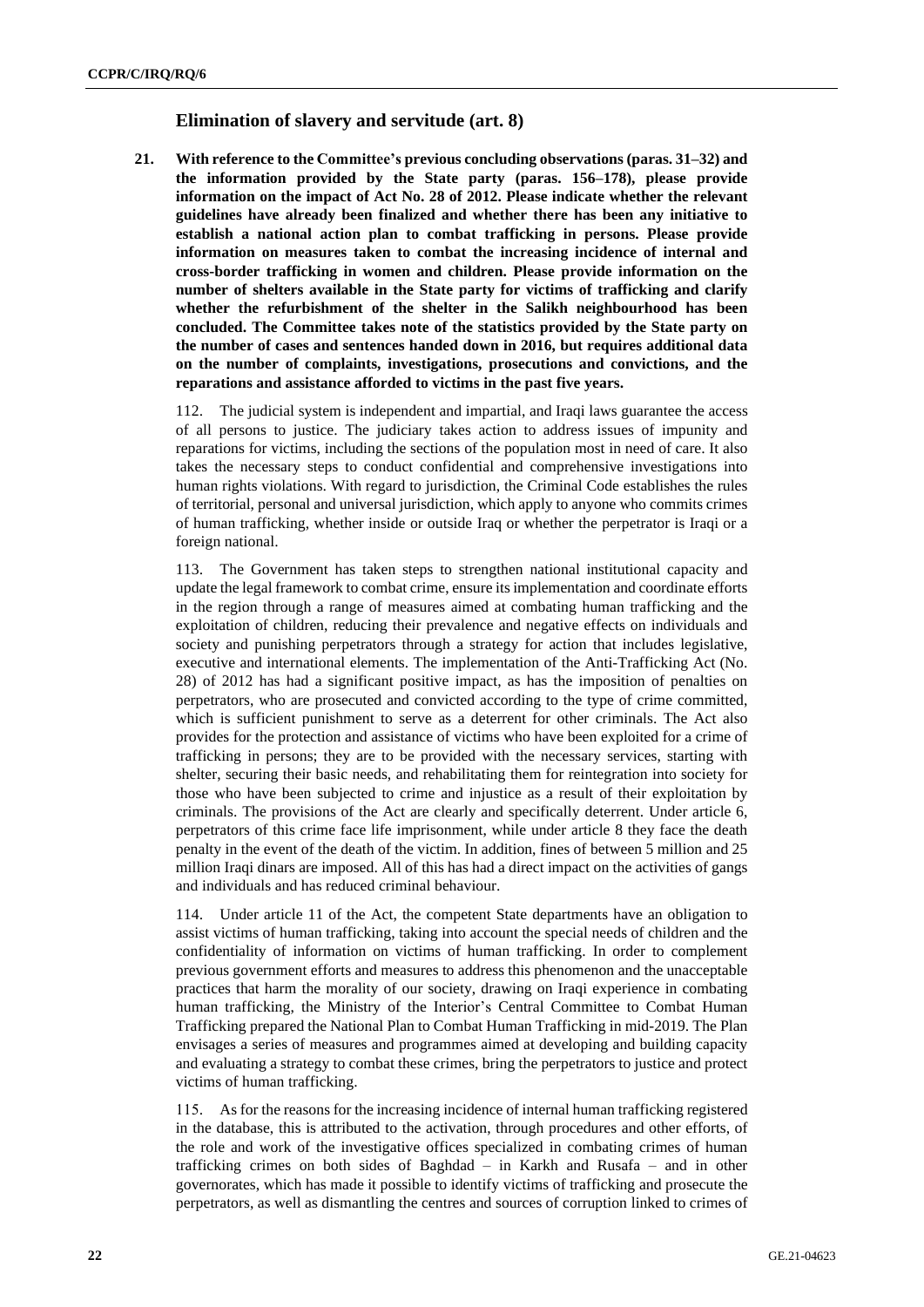human trafficking, which have spread under the cover of other names, such as massage centres, cafes, coffee shops, hotels, brothels and houses of prostitution. All of this hasresulted in the arrest and detention of the masterminds of these operations, the dismantling of the groups involved in the commission of these crimes and their promoters, and their criminal conviction, documented in a database. It has also resulted in the support of the Iraqi judiciary for law enforcement agencies and the unlimited support of the administrative authorities of the Ministry of Interior in the form of support and assistance, capacity-building of staff with human resources and logistical work tools, and coordination between law enforcement agencies and local and international organizations. There is also an increased level of public trust in the procedures of the agencies involved in combating human trafficking, a crime which, owing to its seriousness, has a direct negative impact on societies and leads to the disintegration of families, as it is a contemporary crime that extends across national borders. The audiovisual media also play an important role, as do instructions and guidance posted on social media and on the website of the Anti-Trafficking Directorate and the free hotline and website of the Directorate for Combating Crime and Confidential Sources, which have contributed to raising public awareness and encouraging the reporting of such crimes.

116. As for the available shelters, there is one shelter that provides care for victims. It is located in the Salikh area and has previously undertaken its tasks in receiving victims and providing psychological, health-care, medical and social assistance, as well as physical services and to help victims reintegrate into society. The shelter continues to welcome and provide accommodation to victims. The refurbishment of the shelter comes under the remit of the Ministry of Labour and Social Affairs. No cases of cross-border crimes involving women and children have been registered. The Ministry of the Interior receives reports and information via the helpline and the email address for reporting crimes committed against children.

117. Investigation committees have been set up in most governorates to investigate cases of human trafficking crimes in coordination with the security services and the Supreme Judicial Council. They maintain the confidentiality of sources of information and witnesses.

#### **Freedom of conscience and religious belief (arts. 2, 18 and 26)**

**22. Recalling the Committee's previous concluding observations (paras. 37–38) and the information provided by the State party (paras. 231–237), please report on the measures taken to ensure that the right to freedom of conscience and religious belief is fully respected, on a non-discriminatory basis. Please provide information on steps taken to ensure that registration of religious organizations is based on clear and objective criteria that are compatible with the State party's obligations under the Covenant. Please also provide a list of officially recognized religious institutions, and indicate the number of non-Muslim places of worship licensed to operate. Please provide information on the provisions of the 2016 law concerning the National Identity Card that deal with religious conversion and on their compatibility with the Covenant.**

# **Freedom of opinion and expression, peaceful assembly and freedom of association (arts. 6, 19, 21, 22, 25 and 26)**

118. Articles 41 to 43 of the Constitution provide for freedom of thought, conscience and belief, and the State guarantees freedom of worship and protects places of worship.

119. The bill on the protection of religious and ethnic minority group rights confirms that Iraq is a multi-ethnic, multi-faith, multi-confessional and multicultural country that promotes the principles of equal citizenship, mutual understanding, social cohesion and building civil peace.

120. Many terrorist operations have targeted religious minorities, and the Iraqi Government has worked to protect and rebuild places of worship after the liberation of areas from ISIL control.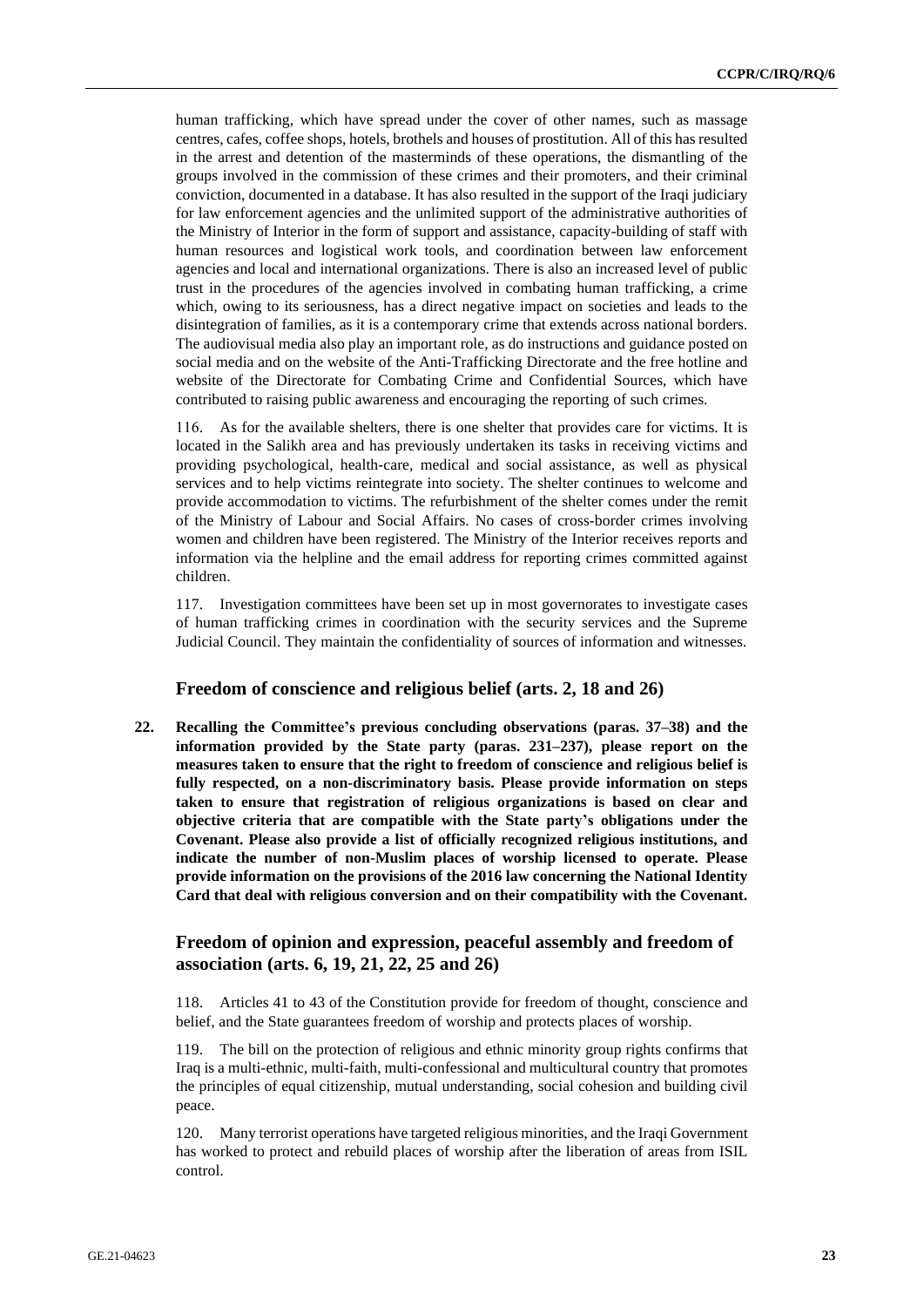121. The Supreme Yazidi Spiritual Council for the Management of Yazidi Religious and Secular Affairs is affiliated with the Office of Baba al-Sheikh, the supreme religious authority of the Yazidis, to manage their social and religious affairs.

122. As regards Yazidi religious sites, there are 27 shrines in Nineveh governorate (Sinjar/Bashiqa and Bahzani) and Dahuk governorate (Shekan/Sharya).

123. There are 11 religious institutions and places of worship belonging to the Mandaean community.

**23. Recalling the Committee's previous concluding observations (paras. 41–42), please provide information on the safeguards that exist to ensure the rights to freedom of expression and of peaceful assembly, pursuant to articles 19 and 21 of the Covenant. Please respond to reports that, in relation to the incidents that took place from October to December 2019 and in 2020, protesters were subjected to arbitrary restrictions of their freedom of expression and assembly. In particular, please comment on information received that (a) security forces used excessive force, including lethal force, to disperse demonstrators from the first day of demonstrations, resulting in hundreds of deaths and injured protesters; (b) hundreds of demonstrators were arbitrarily arrested across the country, in some cases based purely on their presence and participation in the demonstrations; (c) a number of arrests or detentions were conducted at people's home, without warrants, by armed men without insignia who were wearing black and whose faces were covered; and (d) security forces entered hospitals, intimidated health workers, interfered in the provision of health care and arrested patients. Please explain what steps are being taken to prevent the excessive use of force for dispersal of assemblies, and provide information on the investigations into the excessive use of force against and the deaths, arbitrary detention and mistreatment of protesters.**

124. The right to demonstrate is guaranteed under the Constitution and the law. Acts of violence that take place during demonstrations are the result of the action-reaction dynamic. Accordingly, all offences committed during a demonstration are covered by the Criminal Code, as has been concluded by the Federal Court of Cassation.

125. The right to peaceful assembly is guaranteed under article 38 of the Constitution of 2005. In the light of this, the Ministry of the Interior is directed to ensure the necessary protection for demonstrators and respect their freedom to express their legitimate demands in a way that preserves public morals and order and does not interfere with the freedoms of others. In cases in which it has been proven that any kind of human rights violation has been committed against peaceful demonstrators or that officers of the Ministry of the Interior have used unnecessary, illegitimate or disproportionate force or violence, an investigation is immediately opened against those involved and they are brought to justice in accordance with the law.

126. Concerning the persons killed and injured during the 2019 demonstrations, the Iraqi Government instructed that the rights of martyrs and other relevant laws should be extended to them. The Martyrs' Foundation dealt with the procedures in respect of these persons, and the Iraqi Government has worked to ensure that the appropriate health care is provided to the injured and that their state of health is monitored.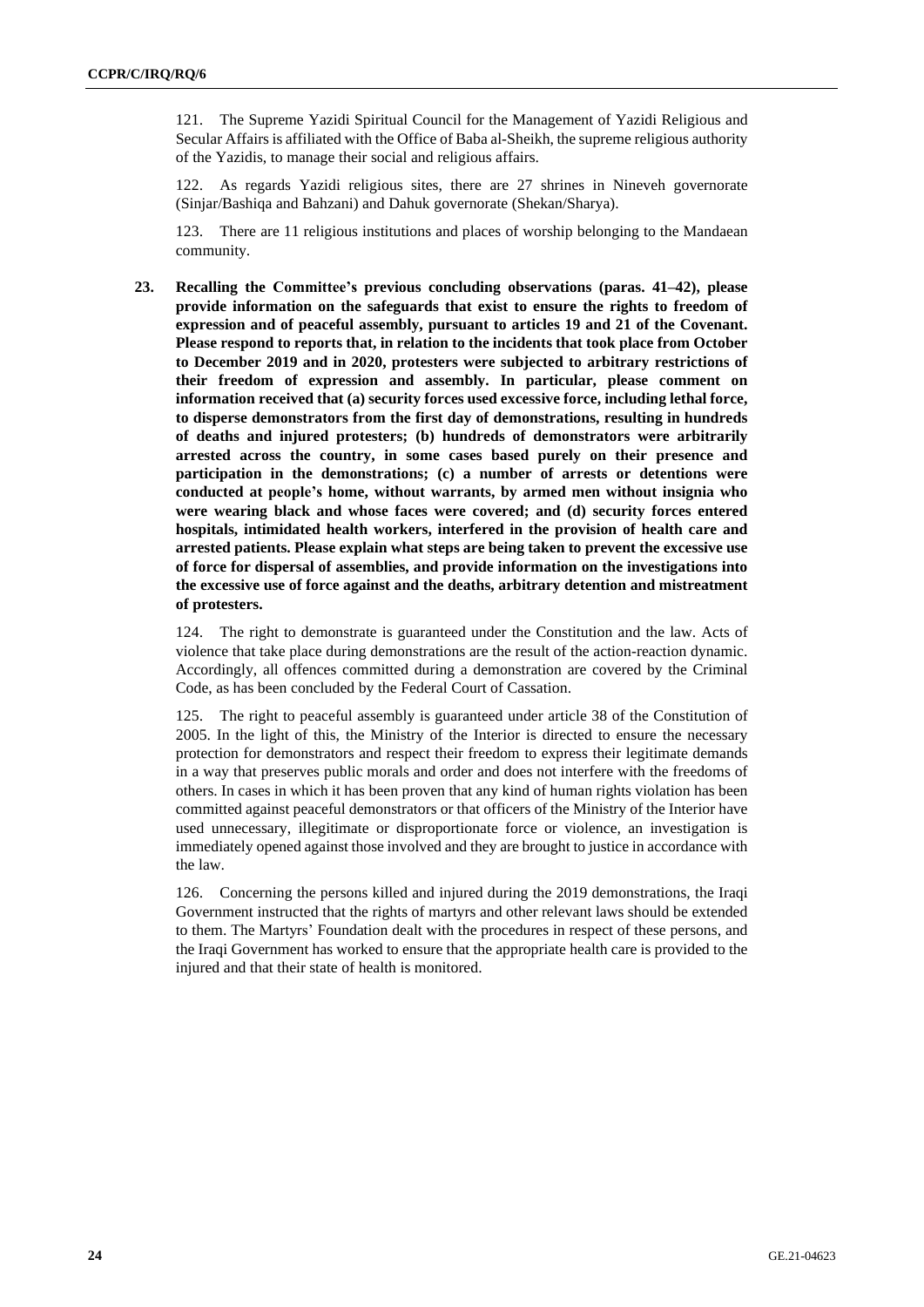**24. Please provide information on steps taken to protect human rights defenders' and journalists' exercise of their right to freedom of expression, as explained in the Committee's general comment No. 34 (2011) on the freedoms of opinion and expression. Please comment on allegations of repression of the coverage of the demonstrations that took place in October, November and December 2019, including attacks against media outlets, orders not to cover the demonstrations, arbitrary arrest of journalists, harassment and intimidation. Please also comment on allegations that the Internet was blocked on some days during the demonstrations and that the security forces maintain a watch list of journalists, human rights defenders and civil society activists involved in protests. Please provide information on measures taken to ensure that all the serious human rights violations that were perpetrated were thoroughly investigated and that those responsible were brought to justice. In addition, please indicate the measures taken to guarantee that officials do not interfere with the legitimate exercise of the right to freedom of expression.**

127. The Government of the Republic of Iraq came to power following an escalation of popular pressure and demonstrations and is a product of those sacrifices. It has set the objective of holding accountable all those responsible for rights violations during the demonstrations and has set up investigation committees to refer anyone found responsible to the courts.

#### **25. Please clarify whether charges of terrorism, under article 2 of the federal Counter-Terrorism Act, are used to punish demonstrators who take part in protests, particularly those that took place in October, November and December 2019.**

128. On 19 January 2020, 13 protesters were detained by the investigating judge of the Central Investigative Court at the 54th Brigade Reserve Detention Centre. They were visited by the International Committee of the Red Cross accompanied by the Coordinator of the Ministry of Defence, who did not make any negative reports about the conditions of detention at the time.

129. The cases of eight of the protesters were resolved and they were released on the same day, while the other five remain in detention on criminal charges of attacks on public and private property.

130. The rest of the accused were released under a special amnesty issued by the Prime Minister.

**26. Please provide information on the investigations carried out into the cases of 25 individuals who participated in the demonstrations or provided support to demonstrators, and who were allegedly abducted and some of them tortured and/or illtreated by members of unidentified armed groups between 1 October 2019 and 29 February 2020. In that regard, please provide information on the results of the factfinding mission conducted by the Human Rights Directorate of the Ministry of Justice. Please indicate whether the State party has taken any steps to locate the missing persons or to identify and prosecute those responsible.**

131. In order to perform the duties involved in protecting major social events, maintain the law, promote freedom of peaceful demonstration, protect demonstrators and their freedom to express opinions based on the principle of respect for human rights and preserve public and private property, the Command of Law Enforcement Forces was established.

132. When reports were received of breaches by members of these forces, they were restructured and transferred to a command attached to one of the units of the Ministry of Interior and the accused were referred for investigation. Directives were issued to enrol all members of the force in rehabilitation and educational courses on human rights.

133. Concerning the questions about the abduction of protesters and journalists, the Iraqi Government has formed investigation committees whose aim is to locate the abducted individuals, collect information on the perpetrators of these crimes and refer them to the courts for punishment.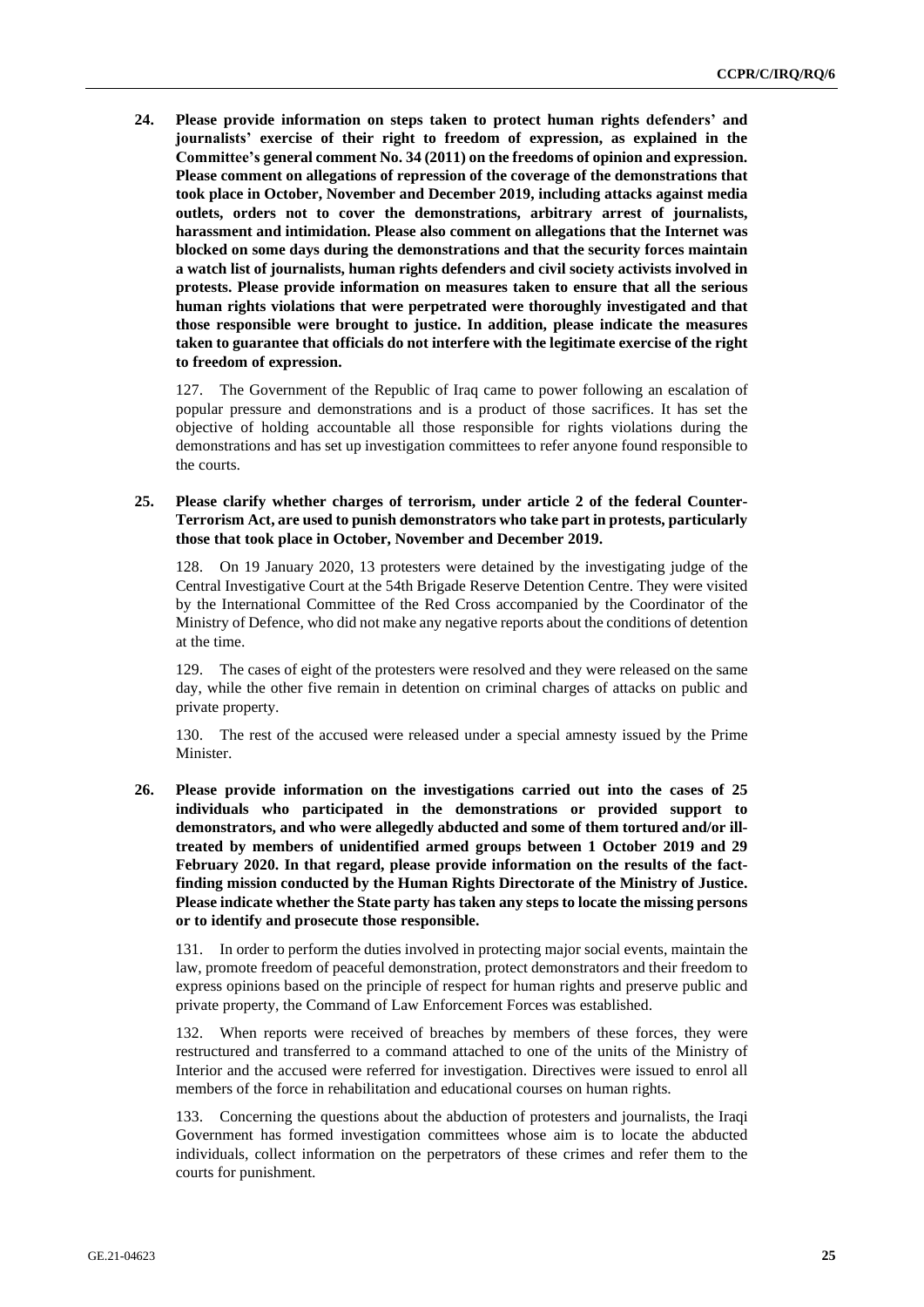134. Regarding allegations of enforced disappearances of demonstrators made by the Committee on Enforced Disappearances and the United Nations Assistance Mission for Iraq (UNAMI), the committee established in the Human Rights Department of the Ministry of Justice has cooperated effectively with security and judicial institutions to identify the fate of these individuals. It has held many joint meetings, including one attended by an official from the UNAMI Human Rights Office, Ms. Danielle Bell. The committee succeeded in revealing the fate of many cases and sent information to the relevant United Nations committee on 21 cases, 6 of which were closed and the remainder of which are being followed up with the judiciary and the security services at the time of writing the report.

**27. With reference to the Committee's previous concluding observations (paras. 39–40) and the information provided by the State party (paras. 238–245), please provide information on the status of the independent media in the country. In that regard, please provide updated information on the bill on freedom of expression and opinion, assembly and peaceful protest, which is currently before the Council of Representatives. Please comment on allegations of continuing attacks against and intimidation of journalists and media workers. In particular, please comment on reports of (a) a number of arrests and harassment of journalists since the outbreak of COVID-19; (b) the case of Samir al Daami, a journalist allegedly arrested in October 2017, held incommunicado and released after two months in prison; and (c) the case of Khalil Abed Khalil al Jumaili, a journalist allegedly arrested on 30 November 2019 and released on 6 January 2020.**

135. The bill on freedom of expression and opinion, assembly and peaceful protest is currently being legislated in the Council of Representatives.

#### **Rights of the child (arts. 7, 8, 9, 14 and 24)**

**28. Please indicate whether there are plans to raise the minimum age of criminal responsibility in the State party. Please provide data disaggregated by sex and age on the number of persons under 18 years of age who are currently being held in pretrial detention. With reference to the Committee's previous concluding observations (paras. 15–16) and the information provided by the State party (paras. 62–68), please comment on reports of the persistence of the practice of early, "temporary" and forced marriages in the State party. Please provide information on measures taken to combat the practice of female genital mutilation in the State party.**

136. Concerning the minimum age of criminal responsibility, the Department of Juvenile Corrections has submitted important amendments to the Juvenile Welfare Act (No. 76 of 1983). The articles to be amended include article 47, which set the age of legal responsibility at 9. The amendment would raise the minimum age of criminal liability to 11. The Regional Parliament of Kurdistan has raised the age of criminal responsibility to 11.

137. With regard to the number of persons under 18 years of age who are currently being held in pretrial detention, please see the reply in paragraph 76.

138. With regard to the issue of early and forced marriages, under article 7 (1) of the Personal Status Act (No. 188 of 1959), the age of marriage is set at 18 years. Article 9 (1) of the Act provides that no relative or third party may coerce a person, male or female, to marry without consent. Coerced marriages shall be considered null and void if the marriage was not consummated. No relative or third party may prevent the marriage of individuals who are eligible to marry in accordance with the provisions of the Act. Article 9 (2) establishes that anyone who violates the provisions of paragraph 1 shall be punished with imprisonment of a maximum of 3 years and/or a fine if it is a first degree relative. If the person breaching the said provisions is not a first-degree relative, he or she shall be liable to a minimum of 3 and a maximum of 10 years' imprisonment.

139. Female genital mutilation is classified as an offence of causing disability and is punishable under the Iraqi Criminal Code (Act No. 111 of 1969). In particular in the Kurdistan Region, the following measures have been taken.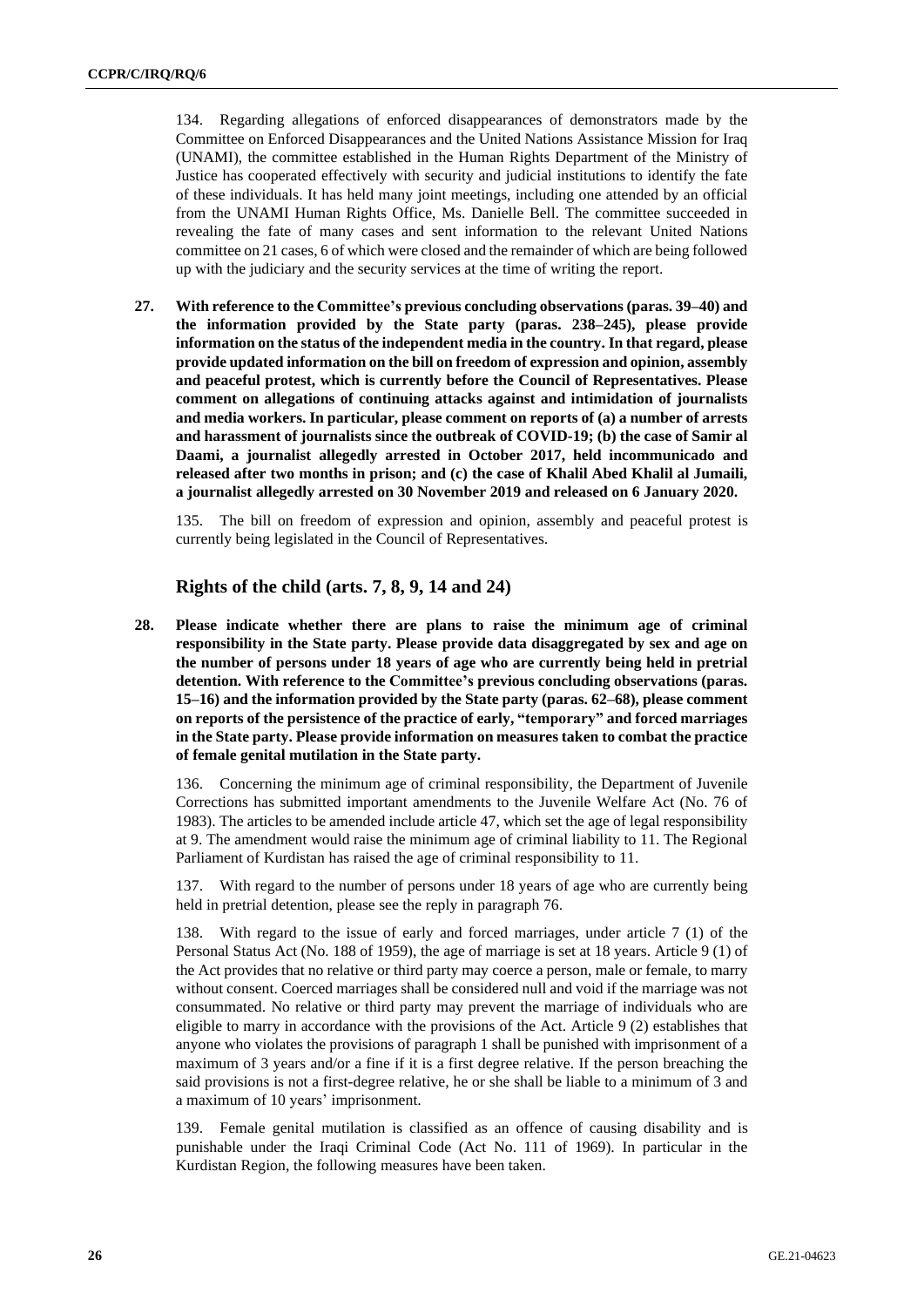1. The phenomenon of female circumcision exists only in certain villages and rural areas of Kurdistan Region. It does not exist in central and southern Iraq.

2. Under article 2 (1) of Anti-Domestic Violence Act No. 8 of 2011 of Kurdistan Region, no member of a family may commit any act of physical, sexual or psychological violence within the family, and genital mutilation is one of the practices defined as an act of domestic violence.

3. According to article 6 of Anti-Domestic Violence Act No. 8 of 2011 of Kurdistan Region:

- Anyone who instigates an operation of female circumcision is liable to payment of a fine of between ID 1,000,000 and ID 5,000,000.
- Anyone who undertakes or assists in an operation of female circumcision on a minor is liable to a term of imprisonment of between 6 months and 2 years and/or to payment of a fine of between ID 2,000,000 and ID 5,000,000 and ID 10,000,000.
- An aggravating factor shall be considered if the offender is a doctor, pharmacist or midwife, or one of their assistants. The court may order that they are unable to exercise their profession for a period of up to 3 years.
- In cooperation with Heartland Alliance International and the United Nations Children's Fund, the Supreme Council for Women's Affairs and the Ministry of Planning conducted a survey on female circumcision in Kurdistan Region, the results of which showed a sharp drop in the prevalence of the phenomenon.
- **29. Please provide information on the situation of children born as a result of sexual violence and children born of parents perceived to be ISIL affiliates or sympathizers. Reportedly, such children are often abandoned, taken from their mothers to unknown whereabouts or to the armed forces and militias in conflict zones or left with their biological fathers. Please provide information on the measures taken, including legislative measures, to ensure that those children are not discriminated against, stigmatized or rejected by society. In particular, please provide information on measures taken to assist families in the search for children who have been separated from their mothers and to ensure that those children have access to birth registration and social services, including education and health.**

140. The Council of Ministers issued Decree No. 146 of 2017 under which it endorsed the national child protection policy proposed by the Ministry of Labour and Social Affairs. The policy, which prioritizes the protection of children in areas of displacement and in liberated areas, is currently being activated thanks to international support.

141. As for children born as a result of sexual violence and children born to parents perceived to be ISIL members, there is a specialized committee working to find the right mechanism to address their problems in accordance with the law.

#### **Right to participate in public life (arts. 25 and 26)**

**30. Please comment on reports that, despite the reserved quotas to protect the political rights of certain religious and ethnic minorities, those groups continue to face challenges in achieving adequate political representation. Please report on measures taken to boost women's political participation, including measures to raise awareness of the role of women in decision-making processes and in political and public life. In that regard, please provide updated data on the number of women currently holding positions in the Council of Representatives.**

142. Iraq is working to promote the active participation of women in public and political life. Under the democratic and administrative system in Iraq, there are no legal obstacles to such participation. However, in the short and medium term, it is necessary to overcome some social and political obstacles through the development of capacities and spreading of culture among the widest possible audience. These policies began to bear fruit during the recent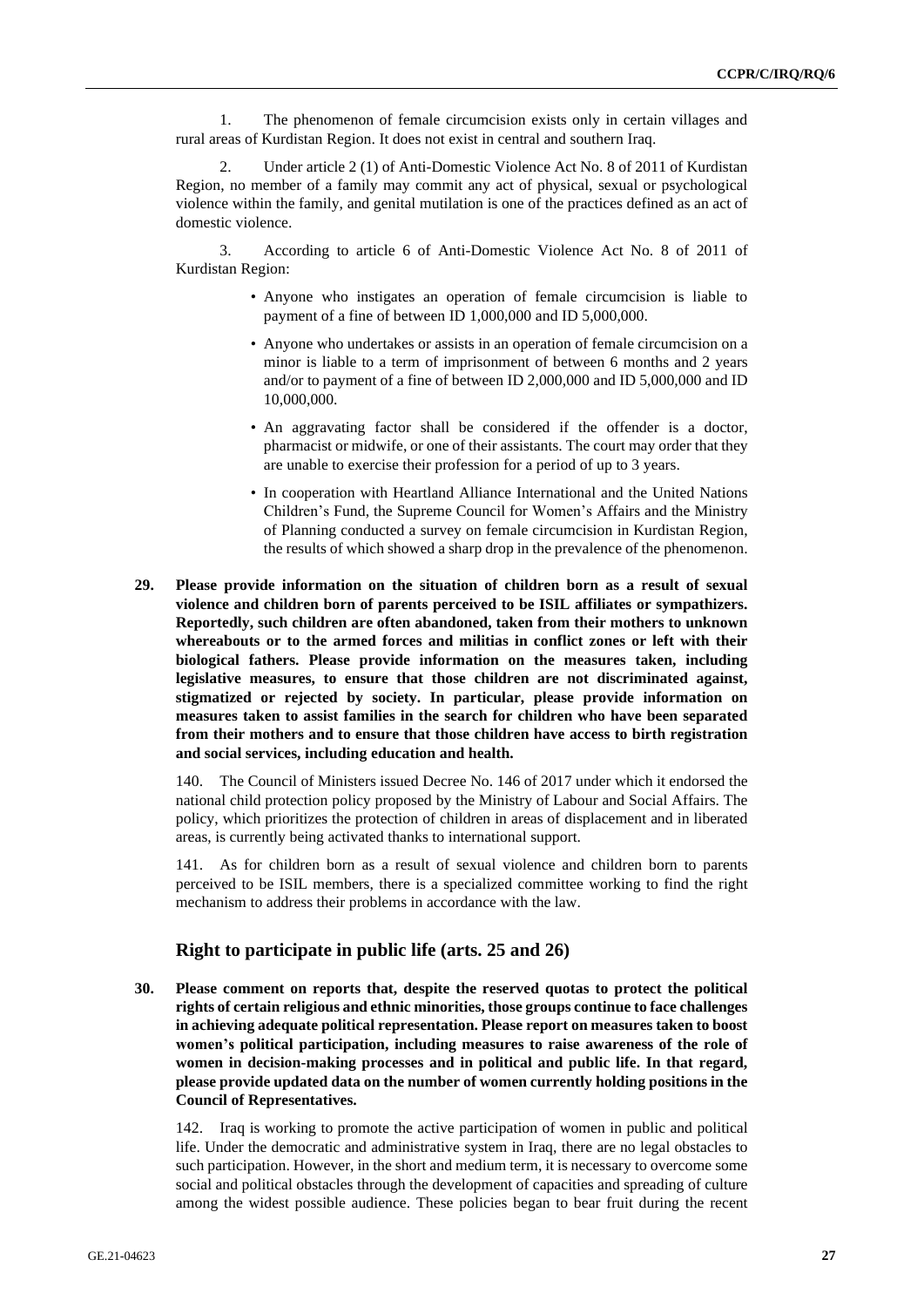elections, in which the status of women and their contribution to the elections and parliament were strengthened. More than 20 women won seats without the need for a quota, and some of the political parties running in the elections were headed by women. The representation of women in the Council of Representatives and the number of women candidates in the 2018 elections to the Council are discussed earlier in this report.

143. Under article 13 (2) of the Electoral Code (No. 9) of 2020, each of the communities (Christian, Yazidi, Sabaean Mandaean, Shabak and Fayli Kurd) has been assigned a quota of seats, provided that this does not affect the percentage that already applies if they participate in the national lists. Article 14 of the Act stipulates that when presenting an open list, the representation of women should be taken into account, with one woman for every three men. In the most recent government reform, two women joined the Council of Ministers, one as Minister for Migration and Displaced Persons and the other as Minister for Construction and Housing. The President of the Council of State (a minister) and four ambassadors are also women. The proportion of women in the Council of Representatives is at least 25 per cent; 86 women serve asjudges, 117 are general directors or deans of colleges, and there are 10,049 women working for the Ministry of the Interior.

144. Iraqi women occupy jobs in United Nations offices operating in Iraq, and the Government does not impose any restrictions on their work at the international level. On 3 March 2015, the Prime Minister issued a directive to the ministries to nominate a percentage of women to fill leadership positions at the level of director general and above. The results of this step were evident in the recent decisions of the Council of Ministers to appoint a large number of women to senior positions in ministries and independent bodies.

145. Within the package of government reforms, the Ministerial Reshuffle Committee, made up of 13 experts, 2 of them women, was set up to select technocratic ministers. With regard to the representation of women in public life, the following data indicate the status of women's empowerment at the political level and their right to hold public office:

- Political Parties Act No. 36 of 2015 includes provisions regarding quotas of female representation on the founding body and the general council of political parties. Article 11 (1) (a) of the Act states: "For the purposes of registration, an application to establish a party is to be submitted in writing, signed by a party representative, to the Parties and Political Organizations Department. A list of no fewer than 7 names of members of the founding body must be annexed to the application as must a list of names of no fewer than 2,000 members from different governorates, with due respect for female representation." The Independent High Electoral Commission strives to raise awareness about the need for women to participate in all fields. We share civil society's opinion that there is a need to establish a quota for the representation of women in political parties.
- Laws relating to the participation of women in elections and in political and party activities contribute effectively and positively to the development of gender perspectives and help to eradicate stereotypical attitudes towards the involvement of women, so that they can play their role in all areas.

146. The High Independent Electoral Commission has also ensured women's representation by stipulating that two of the seven members of its board must be women. The same is true for the General Authority for Political Parties and Political Organizations. Many political parties have been established and are headed by women engaged in politics. These political parties were among the first to obtain a licence from the Authority.

147. The female quota of not less than 25 per cent in the Council of Representatives provides effective assistance to women in political life. This may be seen in the executive branch of government and in senior positions such as deputy ministers or officials with special grades.

148. Women play an active role in decision-making and as staff of ministries and civil organizations. They make valuable contributions, as they have achieved a number of highlevel positions, such as the most senior civil servant in the ministry. In addition, in the context of Security Council resolution 1325 (2000), the percentage of women participating in important tasks and decision-making has increased.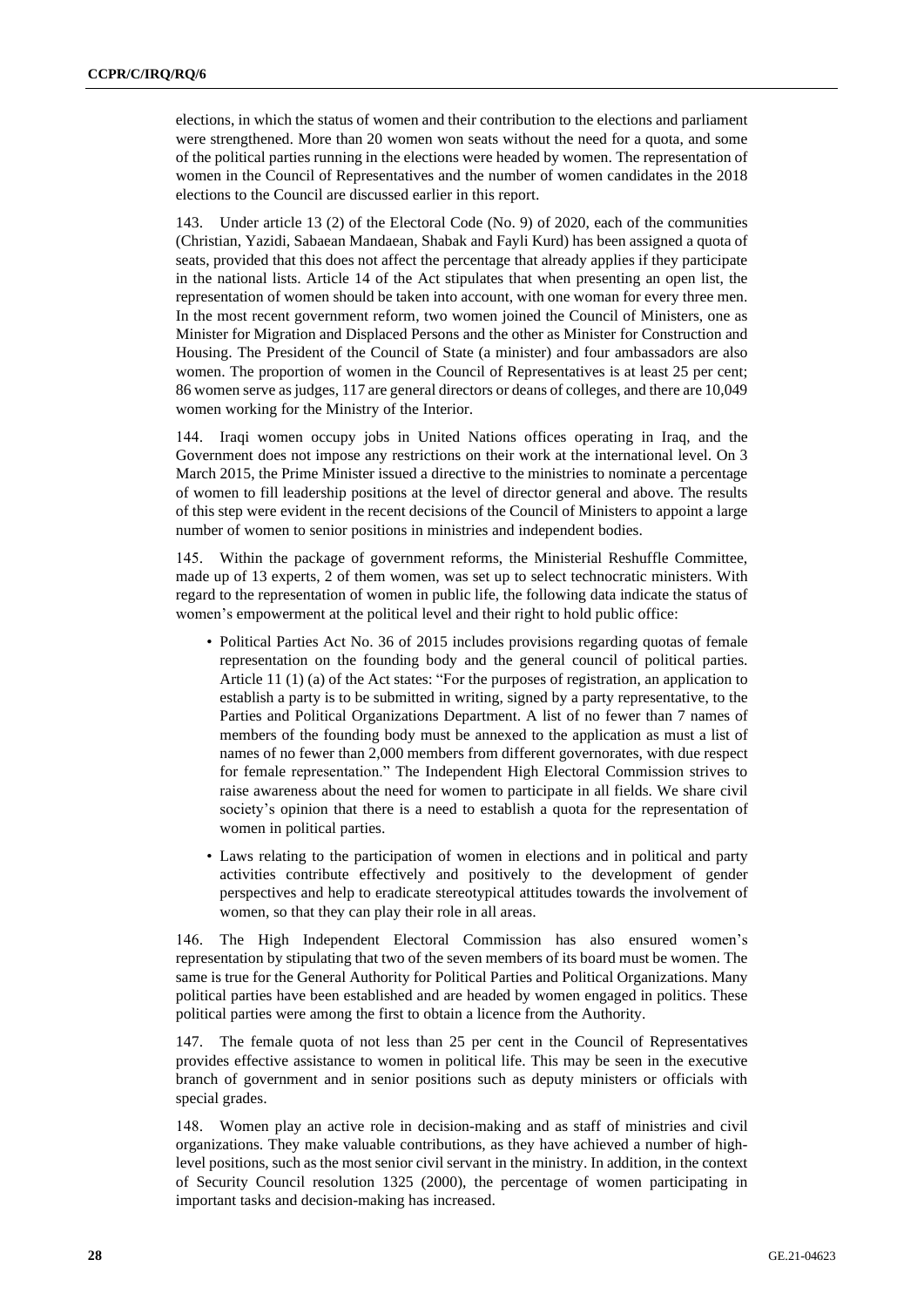149. The Prime Minister supervised the formation of the National Council for Women's Affairs; the relevant procedures are in progress.

150. The law discriminates positively in favour of women in terms of their right to participation in political life and, in fact, Yazidi, Sabean and Christian women are all represented on the Council of Representatives and on governorate councils. The right of women to participate in working life and to enjoy equal opportunities in education, recruitment and employment is also guaranteed under current laws, regulations and directives.

151. With regard to women's participation in the administration of justice, the judicial authority, since its restructuring on 18 September 2003, pursuant to Order No. 53 and acting independently of the executive authority, has endeavoured to increase the percentage of women in the justice system by opening the door for the admission of women to the judiciary and the public prosecution after a period when this was not possible. The Supreme Judicial Council continues to support and assist women in their judicial careers without imposing any conditions. The judicial authority has left the door open to the admission of women and has not placed restrictions or conditions on their entry into the judiciary, except that they must have the necessary legal competence.

152. The Department for the Empowerment of Women in the general secretariat of the Council of Ministers has conducted several workshops related to women's leadership and political participation, in cooperation with the Canadian Institute of Governance and local and international organizations, within the participation pillar in the draft implementation plan of Security Council resolution 1325 (2000), which includes enhancing the participation of women in leadership and decision-making to enhance security and peace-building.

#### **In the Kurdistan Region**

153. Women also hold leading positions, including Speaker and Secretary, in the current session of the Regional Parliament. Women have also been appointed to the judiciary, with 31 female judges, 49 female prosecutors, 94 female investigating judges and 289 female assistant investigating judges. More than 880 women work in the regional police force as officers, other ranks and civilian staff.

154. The Kurdistan Regional Parliament has issued the following laws: Act No. 2 of 2009 on the Fourth Amendment to the Election Act of the Kurdistan National Assembly (Iraq); Act No. 1 of 1992, as amended, and specifically article 4 ("Conditions for the nomination of women within political entities: women must make up at least 30 per cent and the order of their names in the list must be such that it guarantees the participation of women, provided that the number of female candidates in each list is not less than three"); Act No. 4 of 2009, the Election Act for Provincial, District and Sub-District Councils in the Kurdistan Region (Iraq), specifically article 7 (2) ("The list of candidates must be organized in such a way that the percentage of women candidates is not less than 30 per cent); and Act No. 7 of 2009, the Act on the Judicial Institute in the Kurdistan Region (Iraq) ("This decision allows for the appointment of women as judges or public prosecutors").

155. The most important position held by a woman in the Region is the presidency of the Kurdistan Regional Parliament. In addition, the positions of Secretary of the Kurdistan Regional Parliament and Deputy Speaker of Parliament in the last legislative term were held by women.

156. Women in the justice system: In the Kurdistan Region, 49 female public prosecutors, 30 female judges in the courts of appeal, 94 female judicial investigators and 289 assistant judicial investigators have been appointed. There are more than 150 civil society organizations for women in the Kurdistan Region, and a total of 882 female officers, staff members and civil servants in the Region.

157. Women play an active role in decision-making and as staff of ministries and civil organizations. They make valuable contributions, as they have achieved a number of highlevel positions, such as the most senior civil servant in the ministry. In addition, in the context of Security Council resolution 1325 (2000), the percentage of women participating in important tasks and decision-making has increased.